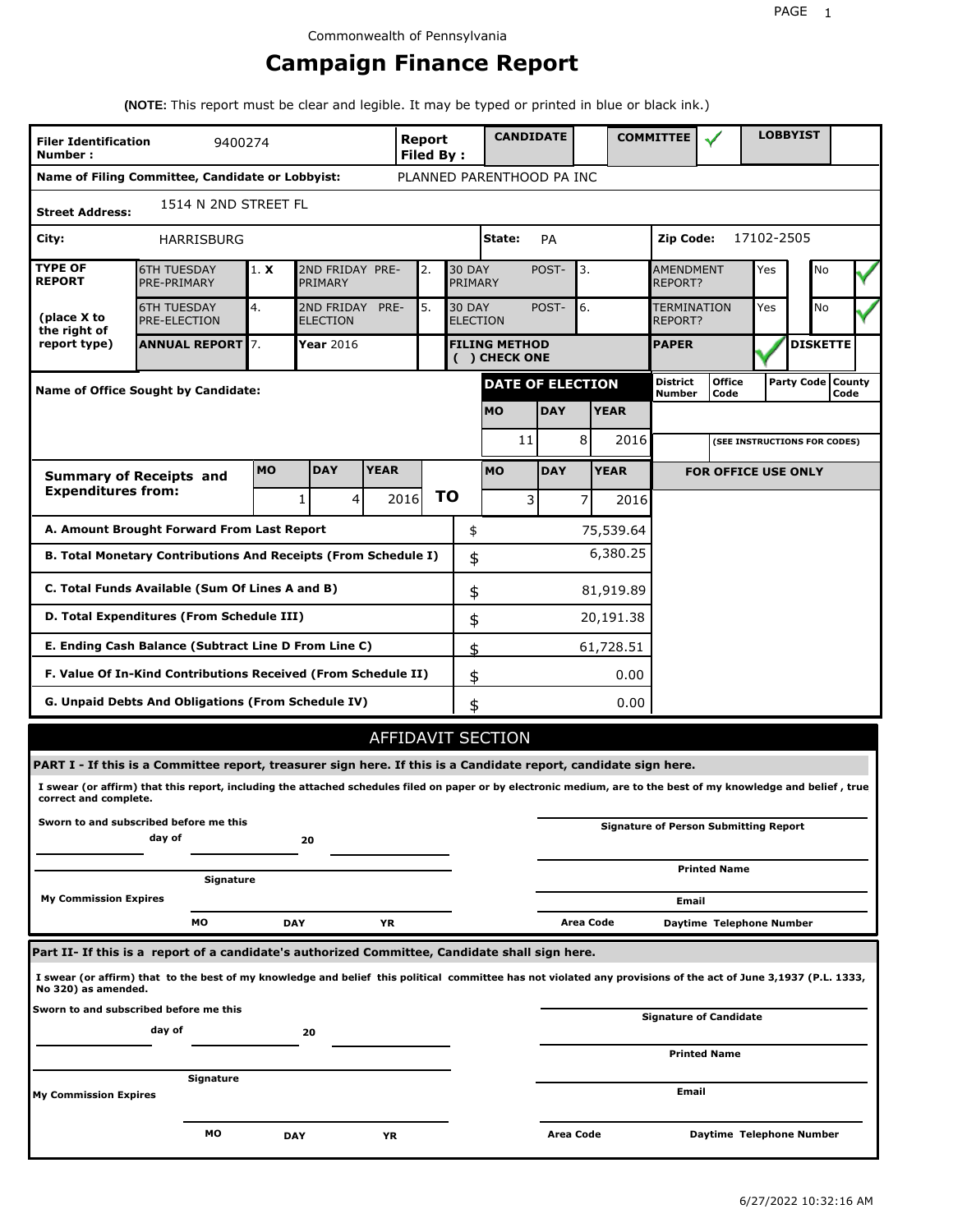## **SCHEDULE I CONTRIBUTIONS AND RECEIPTS Detailed Summary Page**

**Name of Filing Committee or Candidate Reporting Period Reporting Period** PLANNED PARENTHOOD PA INC **From:** 1/4/2016 **To:** 3/7/2016 **1. Unitemized Contributions Received - \$ 50.00 or Less Per Contributor TOTAL for the Reporting Period (1) \$** 766.50 **2. Contributions Received - \$ 50.01 To \$250.00 (From Part A and Part B) TOTAL for the Reporting Period (2) Contributions Received From Political Committees (Part A) All Other Contributions (Part B) \$ \$ \$** 0.00 3,048.75 3,048.75 **3. Contributions Received Over \$250.00 (From Part C and Part D) TOTAL for the Reporting Period (3) Contributions Received From Political Committees (Part C) All Other Contributions (Part D) \$ \$ \$** 0.00 2,565.00 2,565.00 **4. Other Receipts, Refunds, Interest Earned, Returned Checks, Etc . (From Part E) TOTAL for the Reporting Period (4) \$** 0.00 **Total Monetary Contributions and Receipts During this Reporting Period (Add and enter amount totals from Boxes 1,2,3 and 4; also enter this amount on Page1, Report Cover Page, Item B.) \$** 6,380.25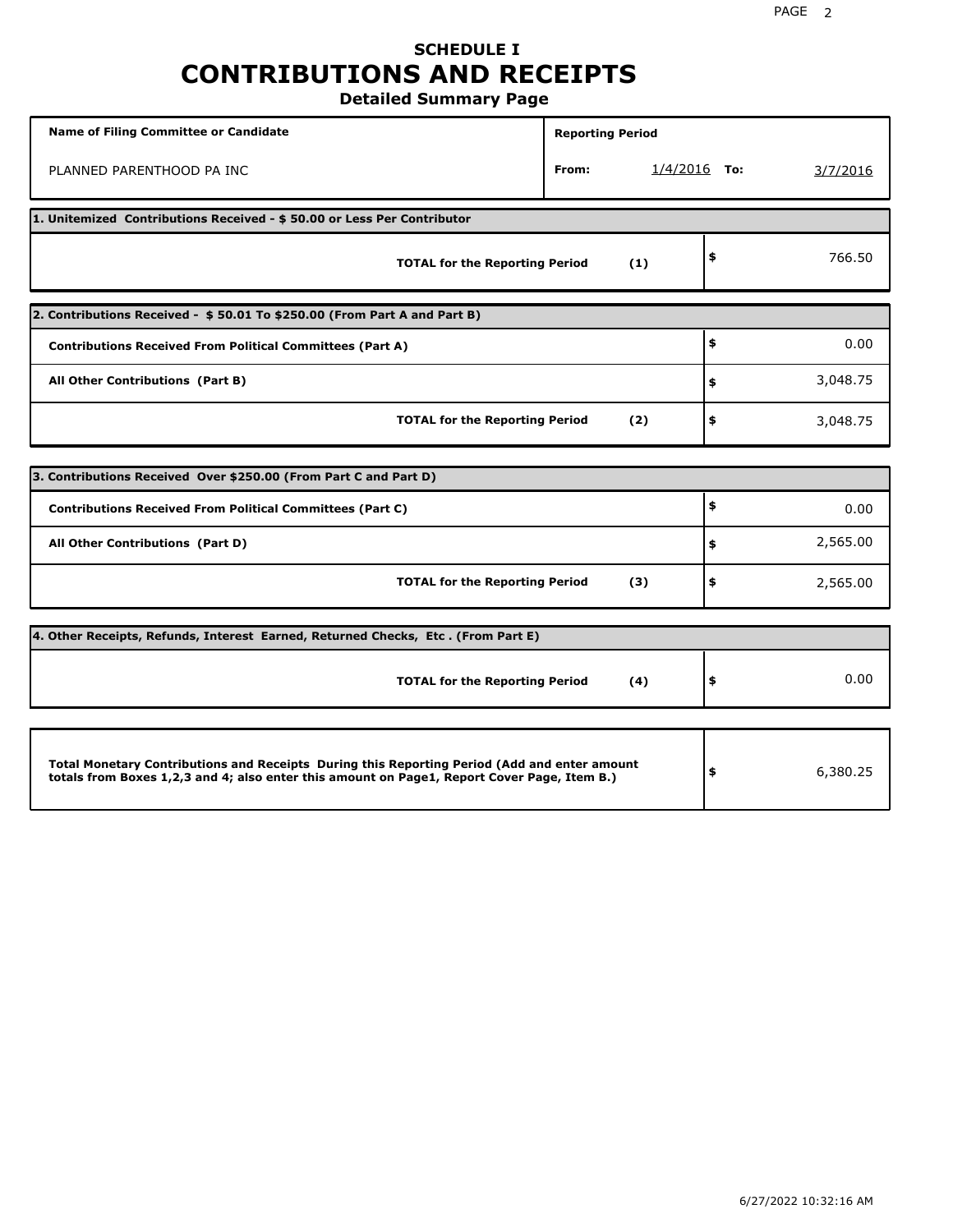PAGE 3

## **PART A CONTRIBUTIONS RECEIVED FROM POLITICAL COMMITTEES**

**\$50.01 TO \$250.00**

 **Use this Part to itemize only contributions received from political committees with an aggregate value from \$50.01 to \$250.00 in the reporting period.**

| Name of Filing Committee or Candidate      |                                                                              |                   | <b>Reporting Period</b> |             |             |     |                   |
|--------------------------------------------|------------------------------------------------------------------------------|-------------------|-------------------------|-------------|-------------|-----|-------------------|
|                                            |                                                                              |                   | From:                   |             | To:         |     |                   |
|                                            |                                                                              |                   |                         | <b>DATE</b> |             |     | <b>AMOUNT</b>     |
| <b>Full Name of Contributing Committee</b> |                                                                              |                   | <b>MO</b>               | <b>DAY</b>  | <b>YEAR</b> |     |                   |
| <b>Mailing Address</b>                     |                                                                              |                   |                         |             |             | \$  | 0.00              |
| City                                       | <b>State</b>                                                                 | Zip Code (Plus 4) |                         |             |             |     |                   |
|                                            |                                                                              |                   |                         |             |             |     | <b>PAGE TOTAL</b> |
|                                            | Enter Grand Total of Part A on Schedule I, Detailed Summary Page, Section 2. |                   |                         |             |             | ∣\$ | 0.00              |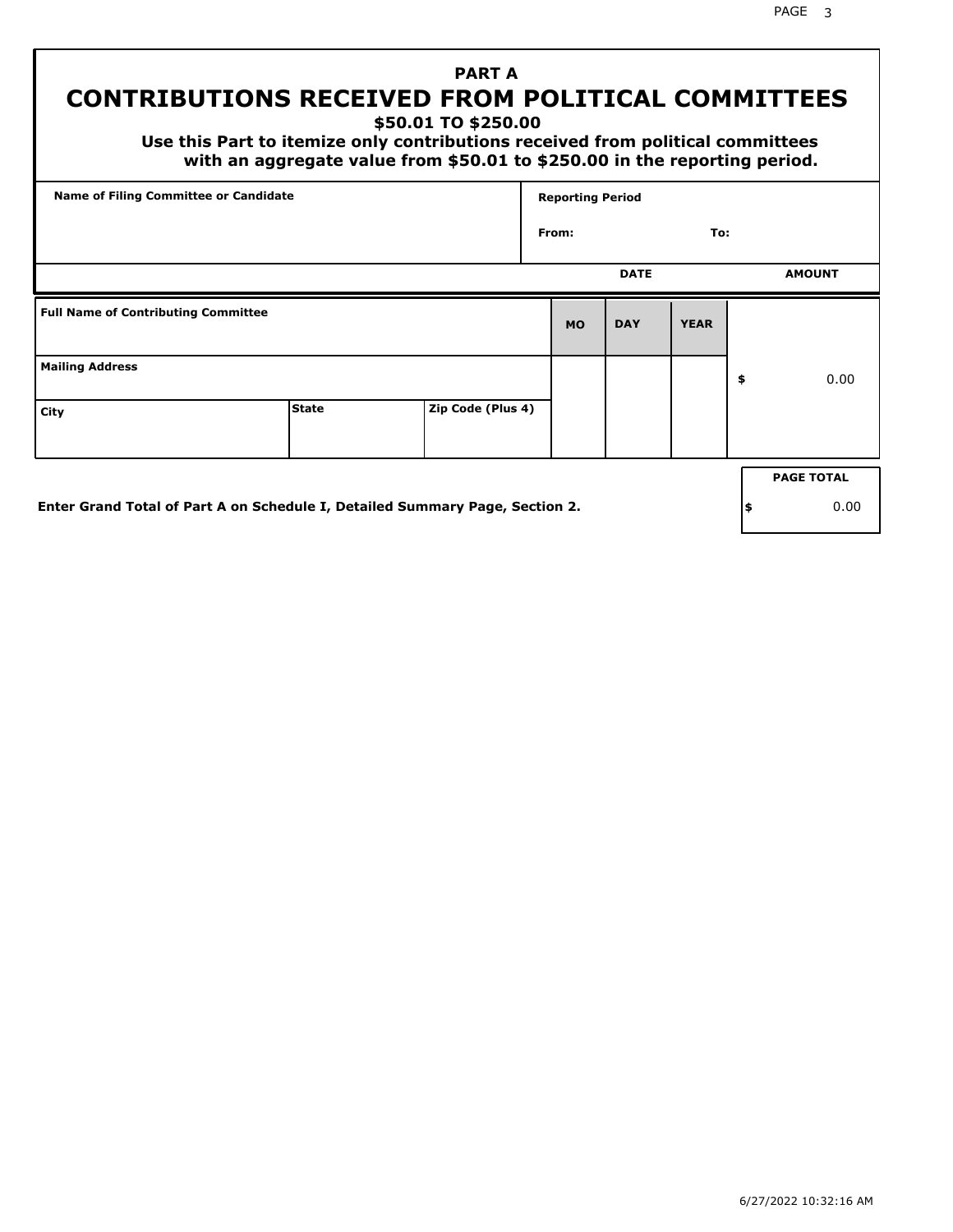| Use this Part to itemize all other contributions with an aggregate value from<br>(Exclude contributions from political committees reported in Part A) |                           | <b>PART B</b><br><b>ALL OTHER CONTRIBUTIONS</b><br>\$50.01 TO \$250.00<br>\$50.01 to \$250.00 in the reporting period. |                         |                         |               |              |
|-------------------------------------------------------------------------------------------------------------------------------------------------------|---------------------------|------------------------------------------------------------------------------------------------------------------------|-------------------------|-------------------------|---------------|--------------|
| Name of Filing Committee or Candidate                                                                                                                 |                           |                                                                                                                        | <b>Reporting Period</b> |                         |               |              |
| PLANNED PARENTHOOD PA INC                                                                                                                             |                           |                                                                                                                        | From:                   | $1/4/2016$ To:          | 3/7/2016      |              |
|                                                                                                                                                       |                           |                                                                                                                        | <b>DATE</b>             |                         | <b>AMOUNT</b> |              |
| <b>Full Name of Contributor</b><br>Sarah Grambs                                                                                                       | <b>MO</b>                 | <b>DAY</b>                                                                                                             | <b>YEAR</b>             |                         |               |              |
| <b>Mailing Address</b><br>166 Hedge Row Circle                                                                                                        |                           |                                                                                                                        |                         |                         |               | \$<br>54.00  |
| City                                                                                                                                                  | <b>State</b>              | Zip Code (Plus 4)                                                                                                      | 2                       | $\overline{\mathbf{4}}$ | 2016          |              |
| Lansdale                                                                                                                                              | <b>PA</b>                 | 19446                                                                                                                  |                         |                         |               |              |
| <b>Full Name of Contributor</b><br>Steven Neubauer                                                                                                    | <b>MO</b>                 | <b>DAY</b>                                                                                                             | <b>YEAR</b>             |                         |               |              |
| <b>Mailing Address</b><br>45 Gravel Hill Road                                                                                                         |                           |                                                                                                                        |                         |                         |               | \$<br>72.00  |
| City<br>Mt Wolf                                                                                                                                       | <b>State</b><br><b>PA</b> | Zip Code (Plus 4)<br>17347                                                                                             | 2                       | $\overline{\mathbf{4}}$ | 2016          |              |
| <b>Full Name of Contributor</b><br>Linda Hengst                                                                                                       |                           |                                                                                                                        | <b>MO</b>               | <b>DAY</b>              | <b>YEAR</b>   |              |
| <b>Mailing Address</b><br>533 W Market Street                                                                                                         |                           |                                                                                                                        |                         |                         |               | 180.00<br>Ş  |
| City<br>York                                                                                                                                          | <b>State</b>              | Zip Code (Plus 4)                                                                                                      | 2                       | 4                       | 2016          |              |
|                                                                                                                                                       | PA                        | 17401                                                                                                                  |                         |                         |               |              |
| <b>Full Name of Contributor</b><br>Mary Gill-MacDonald                                                                                                |                           |                                                                                                                        | <b>MO</b>               | <b>DAY</b>              | <b>YEAR</b>   |              |
| <b>Mailing Address</b><br>1385 Brittany Drive                                                                                                         |                           |                                                                                                                        |                         |                         |               | \$<br>121.50 |
| City<br>York                                                                                                                                          | <b>State</b><br>PA        | Zip Code (Plus 4)<br>17404                                                                                             | 2                       | $\overline{4}$          | 2016          |              |
| <b>Full Name of Contributor</b><br><b>Tracy Benenson</b>                                                                                              |                           |                                                                                                                        | <b>MO</b>               | <b>DAY</b>              | <b>YEAR</b>   |              |
| <b>Mailing Address</b><br>261 Pine View Lane                                                                                                          |                           |                                                                                                                        |                         | 93.75<br>\$             |               |              |
| City<br>York                                                                                                                                          | <b>State</b><br>PA        | Zip Code (Plus 4)<br>17403                                                                                             | $\overline{2}$          | $\overline{4}$          | 2016          |              |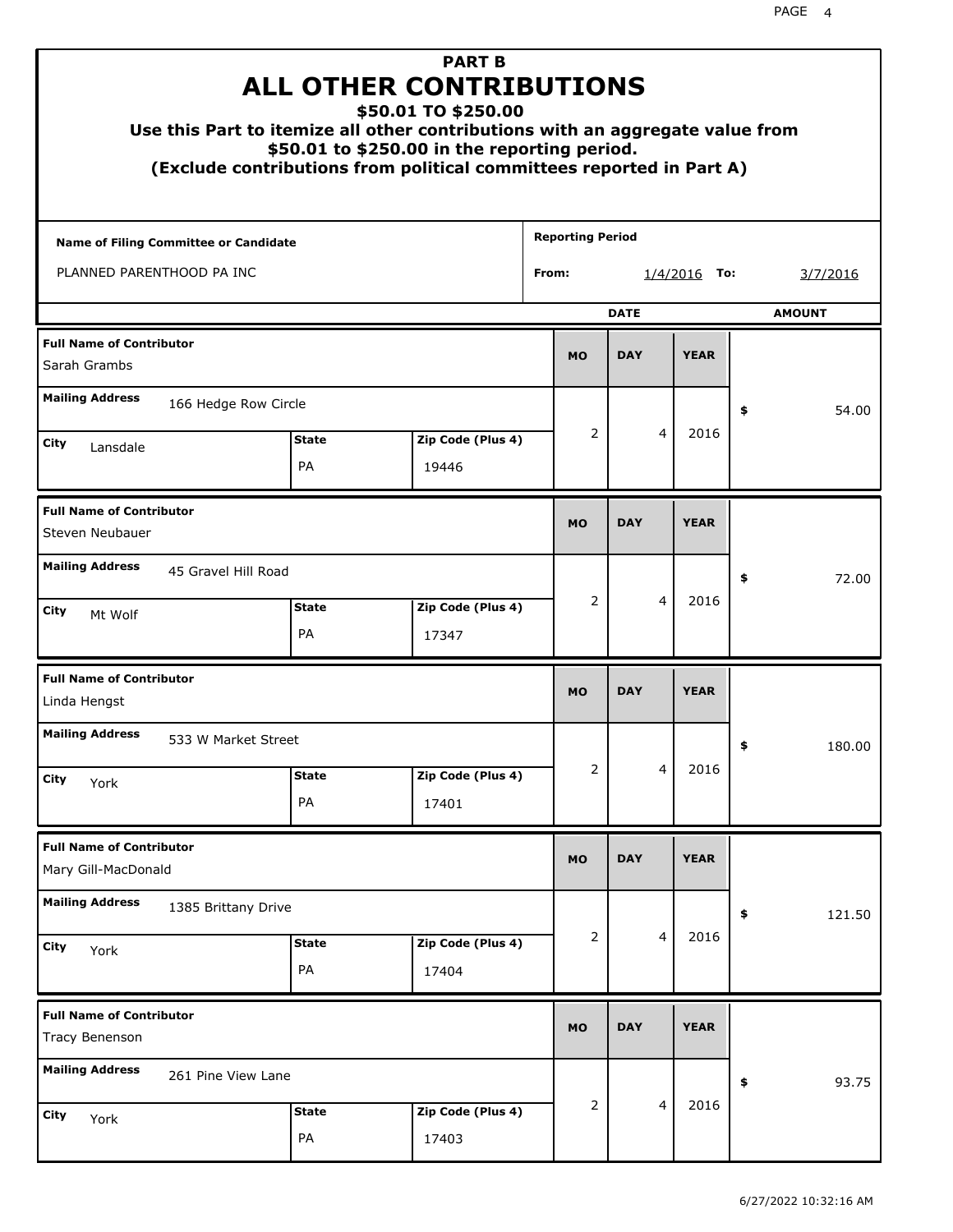PAGE 5

|                                 | <b>Full Name of Contributor</b> |                      |                   |                |            |   | <b>YEAR</b> |             |        |
|---------------------------------|---------------------------------|----------------------|-------------------|----------------|------------|---|-------------|-------------|--------|
| Rona Freireich                  |                                 |                      |                   | <b>MO</b>      | <b>DAY</b> |   |             |             |        |
| <b>Mailing Address</b>          | 416 Rushmore Drive              |                      |                   |                |            |   |             | \$          | 93.75  |
| <b>City</b><br>York             |                                 | <b>State</b>         | Zip Code (Plus 4) | 2              |            | 4 | 2016        |             |        |
|                                 |                                 | PA                   | 17402             |                |            |   |             |             |        |
| <b>Full Name of Contributor</b> |                                 |                      |                   | <b>MO</b>      | <b>DAY</b> |   | <b>YEAR</b> |             |        |
| Donna Pullo                     |                                 |                      |                   |                |            |   |             |             |        |
| <b>Mailing Address</b>          | 189 Tuscarora Drive             |                      |                   |                |            |   |             | \$          | 93.75  |
| <b>City</b><br>York             |                                 | <b>State</b>         | Zip Code (Plus 4) | $\overline{2}$ |            | 4 | 2016        |             |        |
|                                 |                                 | PA                   | 17403             |                |            |   |             |             |        |
| <b>Full Name of Contributor</b> | <b>MO</b>                       | <b>DAY</b>           |                   | <b>YEAR</b>    |            |   |             |             |        |
| Kathryn Arnold                  |                                 |                      |                   |                |            |   |             |             |        |
| <b>Mailing Address</b>          |                                 | 1131 Edgecomb Avenue |                   |                |            |   |             | \$          | 112.50 |
| <b>City</b><br>York             |                                 | <b>State</b>         | Zip Code (Plus 4) | 2              |            | 4 | 2016        |             |        |
|                                 |                                 | PA                   | 17403             |                |            |   |             |             |        |
|                                 |                                 |                      |                   |                |            |   |             |             |        |
| <b>Full Name of Contributor</b> |                                 |                      |                   | <b>MO</b>      | <b>DAY</b> |   | <b>YEAR</b> |             |        |
| Mary Zerba                      |                                 |                      |                   |                |            |   |             |             |        |
| <b>Mailing Address</b>          | 354 West Newton Avenue          |                      |                   |                |            |   |             | \$          | 72.00  |
| <b>City</b><br>York             |                                 | <b>State</b>         | Zip Code (Plus 4) | 2              |            | 4 | 2016        |             |        |
|                                 |                                 | PA                   | 17404             |                |            |   |             |             |        |
| <b>Full Name of Contributor</b> |                                 |                      |                   | <b>MO</b>      | DAY        |   | YEAK        |             |        |
| Judith Taddonio                 |                                 |                      |                   |                |            |   |             |             |        |
| <b>Mailing Address</b>          | 2355 Sutton Road                |                      |                   |                |            |   |             | $\clubsuit$ | 90.00  |
| City<br>York                    |                                 | <b>State</b>         | Zip Code (Plus 4) | 2              |            | 4 | 2016        |             |        |
|                                 |                                 | PA                   | 17403             |                |            |   |             |             |        |
| <b>Full Name of Contributor</b> |                                 |                      |                   | <b>MO</b>      | <b>DAY</b> |   | <b>YEAR</b> |             |        |
| Susan Baer                      |                                 |                      |                   |                |            |   |             |             |        |
| <b>Mailing Address</b>          | 1317 Moulstown Road N           |                      |                   |                |            |   |             | $\pmb{\$}$  | 72.00  |
| City<br>Hanover                 |                                 | <b>State</b>         | Zip Code (Plus 4) | 2              |            | 4 | 2016        |             |        |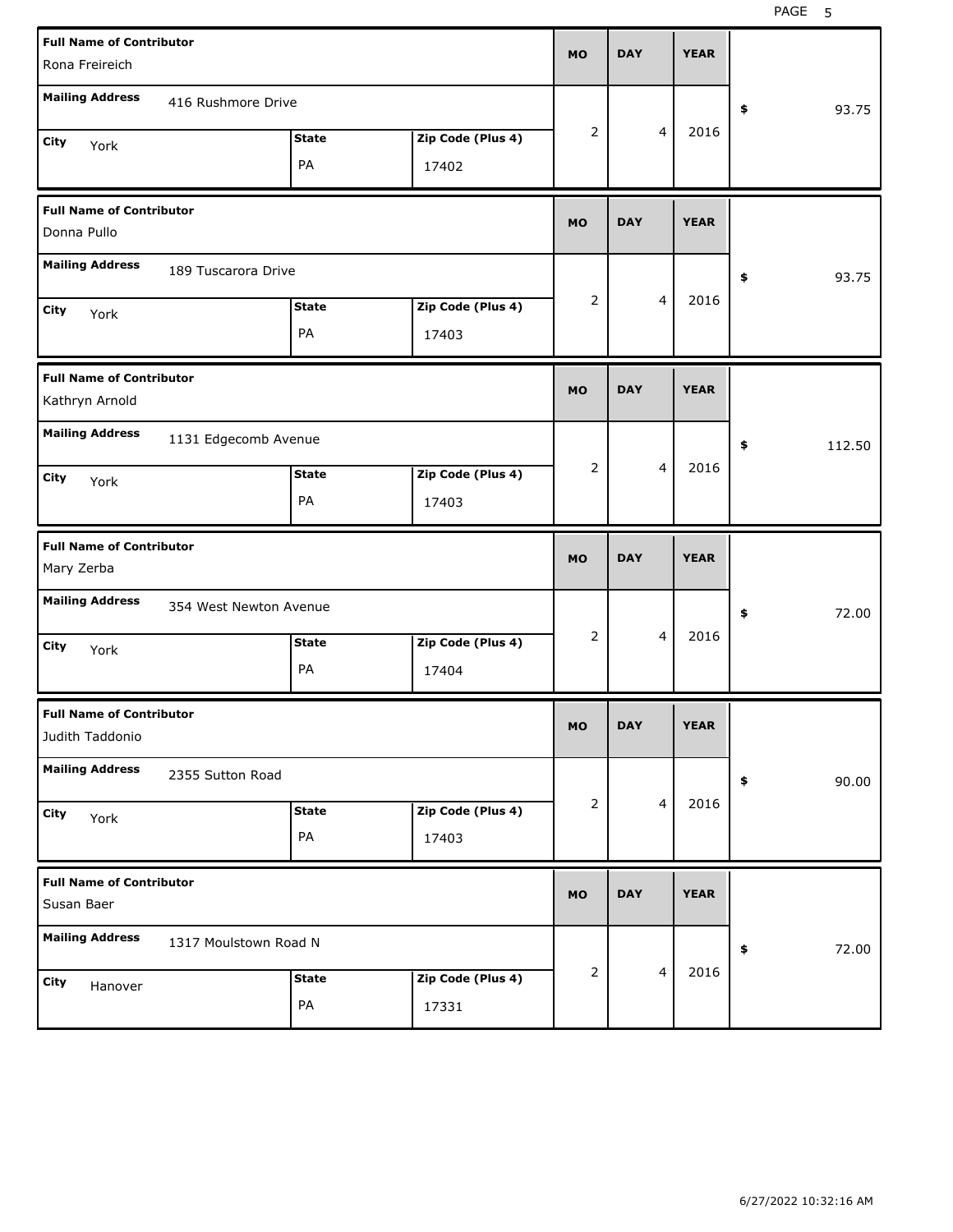|                                                     | <b>Full Name of Contributor</b><br>Marlene Miller-Dyke |              |                   |             |            |                | <b>YEAR</b> |              |
|-----------------------------------------------------|--------------------------------------------------------|--------------|-------------------|-------------|------------|----------------|-------------|--------------|
| <b>Mailing Address</b>                              | 105 Heather Glen Drive                                 |              |                   |             |            |                |             | \$<br>112.50 |
| City<br>Red Lion                                    |                                                        | <b>State</b> | Zip Code (Plus 4) | 2           |            | 4              | 2016        |              |
|                                                     |                                                        | PA           | 17356             |             |            |                |             |              |
| <b>Full Name of Contributor</b><br>Susan Peck       |                                                        |              |                   | <b>MO</b>   | <b>DAY</b> |                | <b>YEAR</b> |              |
| <b>Mailing Address</b>                              | 3854 Hamme Road                                        |              |                   |             |            |                |             | \$<br>112.50 |
| City<br>Glenville                                   |                                                        | <b>State</b> | Zip Code (Plus 4) | 2           |            | 4              | 2016        |              |
|                                                     |                                                        | PA           | 17329             |             |            |                |             |              |
| <b>Full Name of Contributor</b><br>Judith Blakey    | <b>MO</b>                                              | <b>DAY</b>   |                   | <b>YEAR</b> |            |                |             |              |
| <b>Mailing Address</b>                              | 1655 Grantley Road                                     |              |                   |             |            |                |             | \$<br>90.00  |
| City<br>York                                        |                                                        | <b>State</b> | Zip Code (Plus 4) | 2           |            | $\overline{4}$ | 2016        |              |
|                                                     |                                                        | PA           | 17403             |             |            |                |             |              |
|                                                     |                                                        |              |                   |             |            |                |             |              |
| <b>Full Name of Contributor</b><br>Catherine Stouch |                                                        |              |                   | <b>MO</b>   | <b>DAY</b> |                | <b>YEAR</b> |              |
| <b>Mailing Address</b>                              | 2442 Brookside lane                                    |              |                   |             |            |                |             | \$<br>72.00  |
| City                                                |                                                        | <b>State</b> | Zip Code (Plus 4) | 2           |            | 4              | 2016        |              |
| York                                                |                                                        | PA           | 17402             |             |            |                |             |              |
| <b>Full Name of Contributor</b><br>margaret Swartz  |                                                        |              |                   | МO          | <b>DAY</b> |                | <b>YEAR</b> |              |
| <b>Mailing Address</b>                              | 777 Willowbrook Way                                    |              |                   |             |            |                |             | \$<br>225.00 |
| City                                                |                                                        | <b>State</b> | Zip Code (Plus 4) | 2           |            | $\overline{4}$ | 2016        |              |
| York                                                |                                                        | PA           | 17403             |             |            |                |             |              |
| <b>Full Name of Contributor</b><br>Donna Pullo      |                                                        |              |                   | <b>MO</b>   | <b>DAY</b> |                | <b>YEAR</b> |              |
| <b>Mailing Address</b>                              | 189 Tuscarora Drive                                    |              |                   |             |            |                |             | \$<br>112.50 |
| City<br>York                                        |                                                        | <b>State</b> | Zip Code (Plus 4) | 2           |            | $\overline{4}$ | 2016        |              |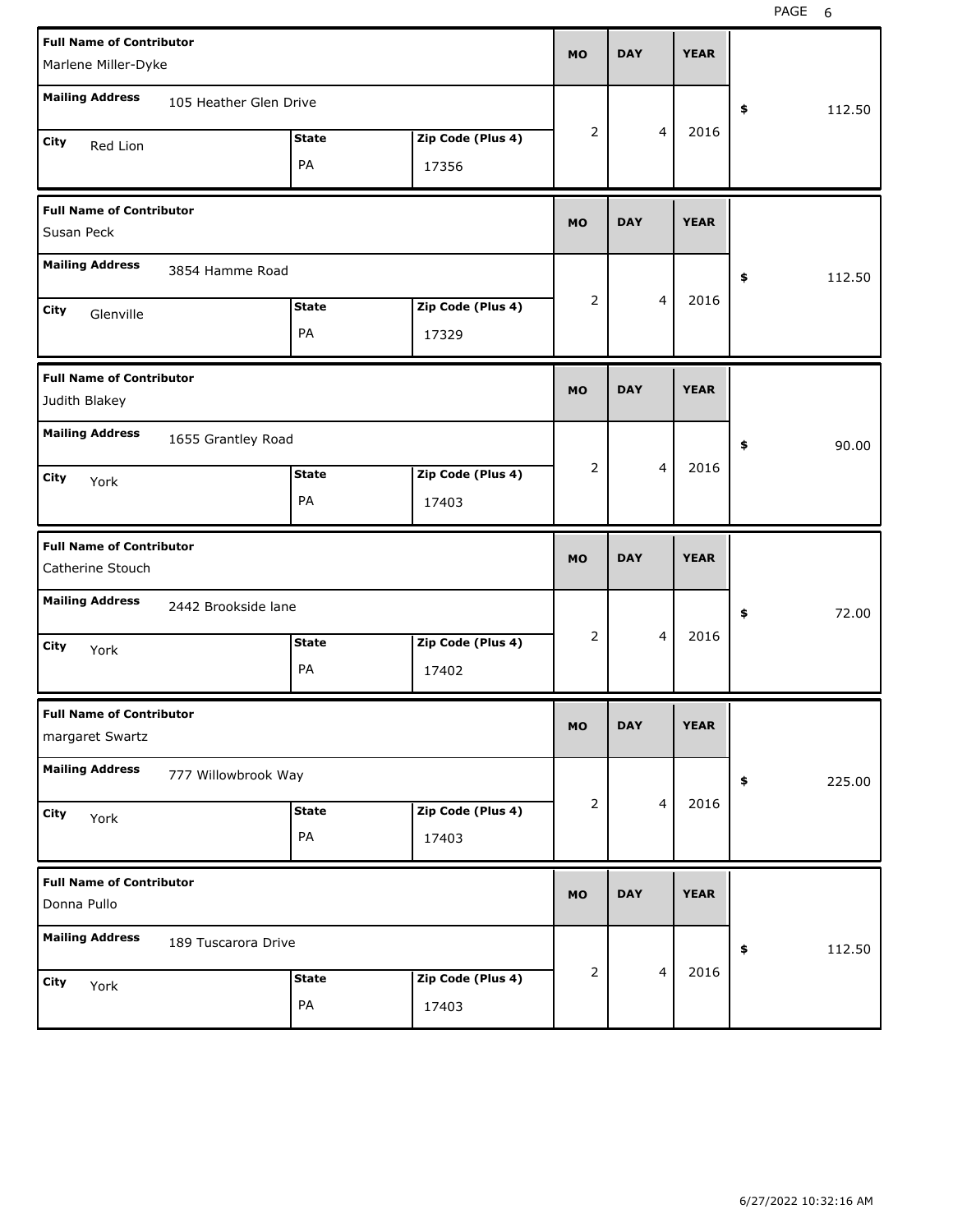| <b>Full Name of Contributor</b><br>Nanette Bohren                       | <b>MO</b> | <b>DAY</b> | <b>YEAR</b> |              |
|-------------------------------------------------------------------------|-----------|------------|-------------|--------------|
| <b>Mailing Address</b><br>PO Box 887                                    |           |            |             | 90.00<br>\$  |
| <b>State</b><br>Zip Code (Plus 4)<br>City<br>Boalsburg<br>PA<br>16827   | 2         | 4          | 2016        |              |
| <b>Full Name of Contributor</b><br>Russell Jones Jr                     | <b>MO</b> | <b>DAY</b> | <b>YEAR</b> |              |
| <b>Mailing Address</b><br>PO box 404                                    |           |            |             | 90.00<br>\$  |
| <b>State</b><br>Zip Code (Plus 4)<br>City<br>Unionville<br>PA<br>19375  | 2         | 4          | 2016        |              |
| <b>Full Name of Contributor</b><br>Elizabeth Nover                      | <b>MO</b> | <b>DAY</b> | <b>YEAR</b> |              |
| <b>Mailing Address</b><br>970 Almshouse Road                            |           |            |             | 90.00<br>\$  |
| Zip Code (Plus 4)<br><b>State</b><br>City<br>Warrington<br>PA<br>18976  | 2         | 4          | 2016        |              |
|                                                                         |           |            |             |              |
| <b>Full Name of Contributor</b><br>Lois Heckman                         | <b>MO</b> | <b>DAY</b> | <b>YEAR</b> |              |
| <b>Mailing Address</b><br>127 Harmony Lane                              |           |            |             | 225.00<br>\$ |
| <b>State</b><br>Zip Code (Plus 4)<br>City<br>Saylorsburg<br>PA<br>18353 | 2         | 4          | 2016        |              |
| <b>Full Name of Contributor</b><br>Thomas Zug Jr                        | <b>MO</b> | <b>DAY</b> | <b>YEAR</b> |              |
| <b>Mailing Address</b><br>1331 Monk Road                                |           |            |             | 90.00<br>\$  |
| <b>State</b><br>Zip Code (Plus 4)<br>City<br>Gladwyne<br>PA<br>19035    | 2         | 4          | 2016        |              |
| <b>Full Name of Contributor</b><br>Ann Goodman                          | <b>MO</b> | <b>DAY</b> | <b>YEAR</b> |              |
| <b>Mailing Address</b><br>21520 Shannondell Drive                       |           |            | 2016        | \$<br>225.00 |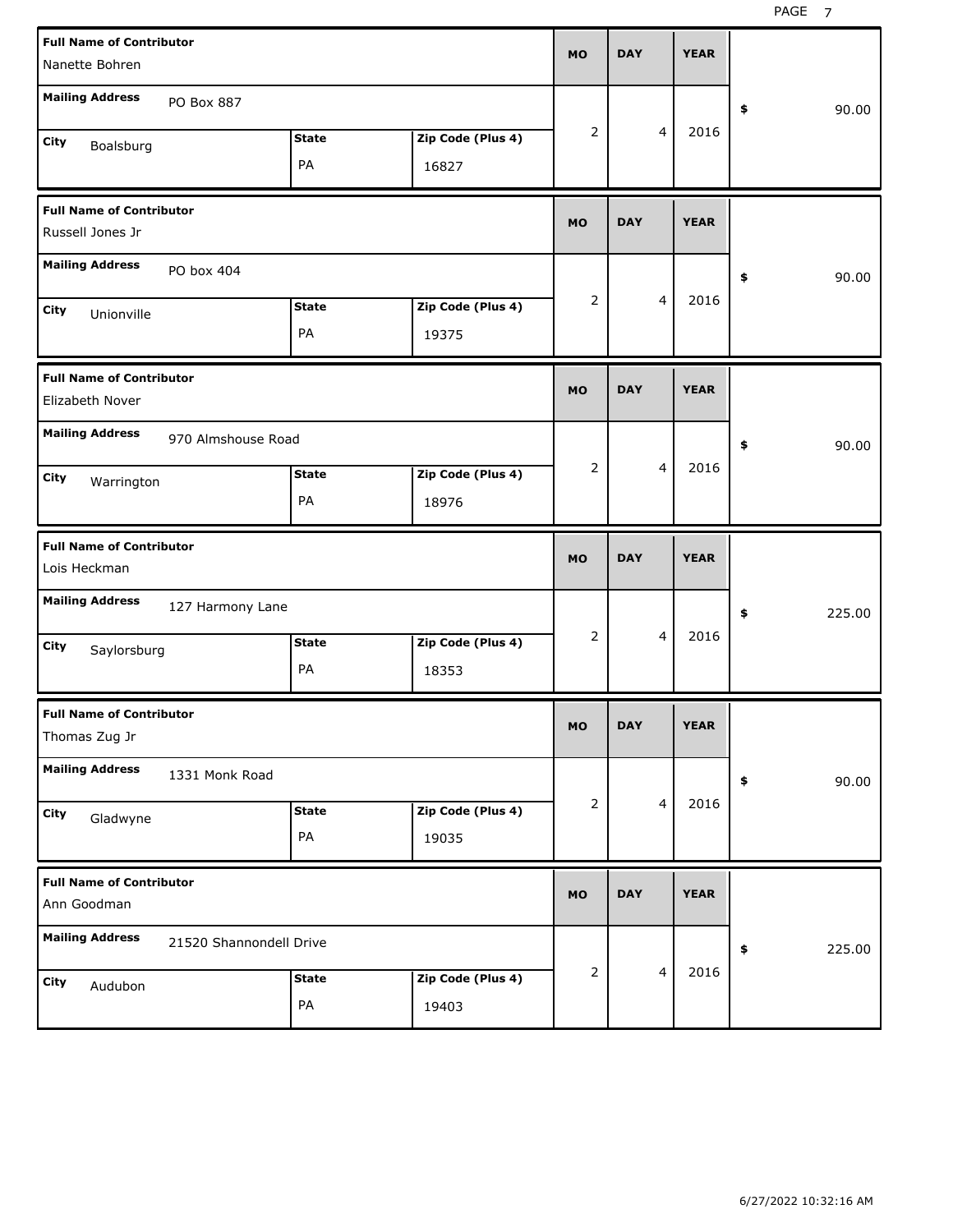| <b>Full Name of Contributor</b><br>Judith Weiss                                                                          |                    | <b>MO</b>                  | <b>DAY</b>     | <b>YEAR</b>             |             |              |
|--------------------------------------------------------------------------------------------------------------------------|--------------------|----------------------------|----------------|-------------------------|-------------|--------------|
| <b>Mailing Address</b><br>2223 Wallace Street Floor 2                                                                    |                    |                            |                |                         |             | \$<br>180.00 |
| City<br>Philadelphia                                                                                                     | <b>State</b><br>PA | Zip Code (Plus 4)<br>19130 | $\overline{2}$ | $\overline{4}$          | 2016        |              |
| <b>Full Name of Contributor</b><br>Kathleen King                                                                         |                    |                            |                | <b>DAY</b>              | <b>YEAR</b> |              |
| <b>Mailing Address</b><br>716 S Marsh<br><b>State</b><br>Zip Code (Plus 4)<br><b>City</b><br>Philadelphia<br>PA<br>19147 |                    |                            |                | $\overline{4}$          | 2016        | \$<br>135.00 |
| <b>Full Name of Contributor</b><br><b>Marion Taylor</b>                                                                  |                    |                            | <b>MO</b>      | <b>DAY</b>              | <b>YEAR</b> |              |
| <b>Mailing Address</b><br>262 Righters Mill Road                                                                         | <b>State</b>       | Zip Code (Plus 4)          | $\overline{2}$ | $\overline{\mathbf{4}}$ | 2016        | \$<br>54.00  |
| <b>City</b><br>Gladwyne                                                                                                  | PA                 | 19035                      |                |                         |             |              |
| <b>Full Name of Contributor</b><br>Robert Mitchell Shiles                                                                |                    |                            |                | <b>DAY</b>              | <b>YEAR</b> |              |
| <b>Mailing Address</b><br>225 Pheasant Run Drive                                                                         |                    |                            |                |                         |             | \$<br>90.00  |
| City<br>Paoli                                                                                                            | <b>State</b><br>PA | Zip Code (Plus 4)<br>19301 | $\overline{2}$ | $\overline{4}$          | 2016        |              |

**Enter Grand Total of Part A on Schedule I, Detailed Summary Page, Section 2.**

**PAGE TOTAL**

**\$** 3,048.75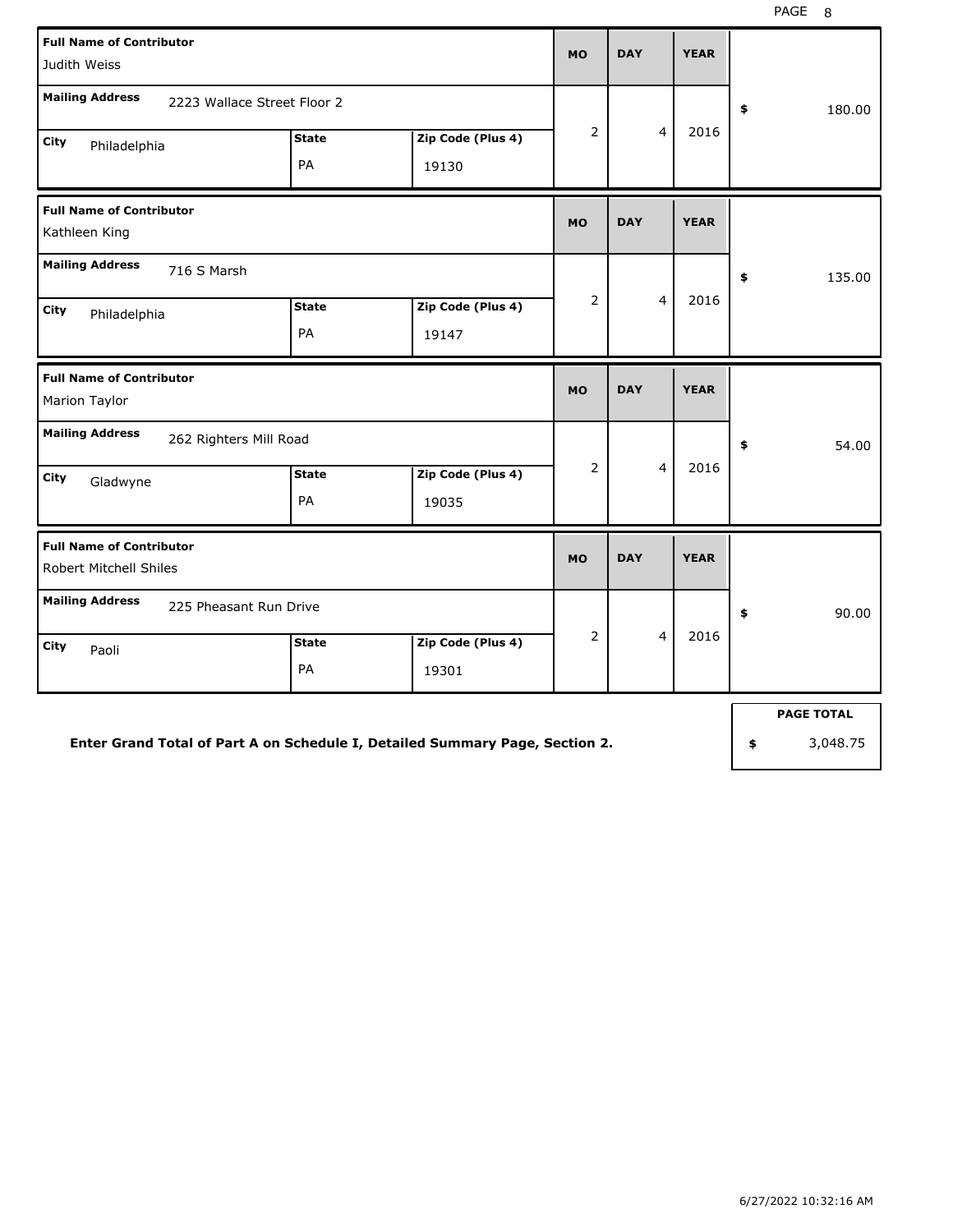## **PART C Contributions Received From Political Committees**

**OVER \$250.00**

 **Use this Part to itemize only contributions received from Political committees with an aggregate value from Over \$250.00 in the reporting period.**

| Name of Filing Committee or Candidate                                        |              | <b>Reporting Period</b> |             |            |             |                   |
|------------------------------------------------------------------------------|--------------|-------------------------|-------------|------------|-------------|-------------------|
|                                                                              |              | From:                   |             |            | To:         |                   |
|                                                                              |              |                         | <b>DATE</b> |            |             | <b>AMOUNT</b>     |
| <b>Full Name of Contributing Committee</b>                                   |              |                         | <b>MO</b>   | <b>DAY</b> | <b>YEAR</b> |                   |
| <b>Mailing Address</b>                                                       |              |                         |             |            |             | \$<br>0.00        |
| City                                                                         | <b>State</b> | Zip Code (Plus 4)       |             |            |             |                   |
|                                                                              |              |                         |             |            |             | <b>PAGE TOTAL</b> |
| Enter Grand Total of Part C on Schedule I, Detailed Summary Page, Section 3. |              |                         |             |            |             | \$<br>0.00        |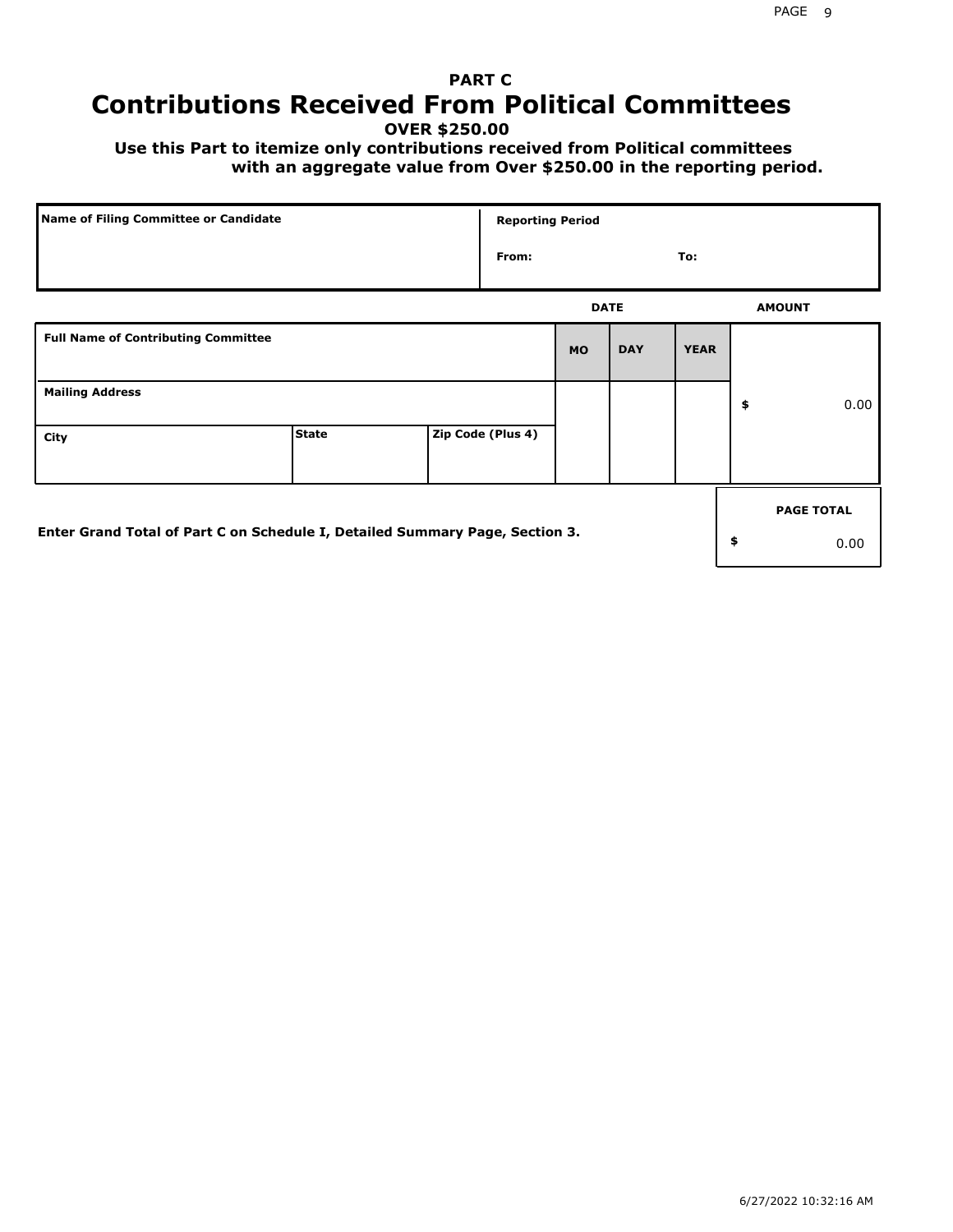# **PART D ALL OTHER CONTRIBUTIONS**

#### **OVER \$250.00**

#### **Use this Part to itemize all other contributions with an aggregate value of**

 **over \$250.00 in the reporting period.**

 **(Exclude contributions from political committees reported in Part C.)** 

| Name of Filing Committee or Candidate                                         |              |       |                   | <b>Reporting Period</b> |                   |                   |                |                   |  |  |
|-------------------------------------------------------------------------------|--------------|-------|-------------------|-------------------------|-------------------|-------------------|----------------|-------------------|--|--|
| PLANNED PARENTHOOD PA INC                                                     |              |       |                   | From:                   |                   |                   | $1/4/2016$ To: | 3/7/2016          |  |  |
|                                                                               |              |       |                   |                         |                   | <b>DATE</b>       |                | <b>AMOUNT</b>     |  |  |
| <b>Full Name of Contributor</b><br>Robert Burleigh                            |              |       |                   |                         | <b>MO</b>         | <b>DAY</b>        | <b>YEAR</b>    |                   |  |  |
| <b>Mailing</b><br>1639 South Glenside Road<br><b>Address</b>                  |              |       |                   |                         |                   |                   |                | 900.00<br>\$      |  |  |
| City<br><b>West Chester</b>                                                   | <b>State</b> |       | Zip Code (Plus 4) |                         | 2                 | 4                 | 2016           |                   |  |  |
|                                                                               | PA           | 19380 |                   |                         |                   |                   |                |                   |  |  |
| <b>Employer Name</b><br>unknown                                               |              |       |                   |                         | <b>Occupation</b> |                   | unknown        |                   |  |  |
| <b>Employer Mailing Address/Principal Place of</b><br>City<br><b>Business</b> |              |       |                   | <b>State</b>            |                   | Zip Code (Plus 4) |                |                   |  |  |
| West Chester<br>unknown                                                       |              |       |                   | PA                      |                   |                   | 19380          |                   |  |  |
| <b>Full Name of Contributor</b><br>Margaret Rubin                             |              |       |                   | <b>MO</b>               | <b>DAY</b>        | <b>YEAR</b>       |                |                   |  |  |
| <b>Mailing</b><br>919 McKenzie Street<br><b>Address</b>                       |              |       |                   |                         |                   |                   |                | \$<br>270.00      |  |  |
| City<br>York                                                                  | <b>State</b> |       | Zip Code (Plus 4) |                         | $\overline{2}$    | 4                 | 2016           |                   |  |  |
|                                                                               | PA           |       | 17403             |                         |                   |                   |                |                   |  |  |
| <b>Employer Name</b><br>unknown                                               |              |       |                   |                         | <b>Occupation</b> | unknown           |                |                   |  |  |
| <b>Employer Mailing Address/Principal Place of</b><br><b>Business</b>         |              |       | City              |                         |                   | <b>State</b>      |                | Zip Code (Plus 4) |  |  |
| unknown                                                                       |              |       | York              |                         |                   | PA                |                | 17403             |  |  |
| <b>Full Name of Contributor</b><br>Louis Appell Jr                            |              |       |                   |                         | <b>MO</b>         | <b>DAY</b>        | <b>YEAR</b>    |                   |  |  |
| <b>Mailing</b><br>Unknown<br><b>Address</b>                                   |              |       |                   |                         |                   |                   |                | \$<br>450.00      |  |  |
| <b>City</b><br>Unknown                                                        | <b>State</b> |       | Zip Code (Plus 4) |                         | 2                 | $\overline{4}$    | 2016           |                   |  |  |
|                                                                               | PA           |       | 17102             |                         |                   |                   |                |                   |  |  |
| <b>Employer Name</b><br>Unknown                                               |              |       |                   | <b>Occupation</b>       | Unknown           |                   |                |                   |  |  |
| <b>Employer Mailing Address/Principal Place of</b><br><b>Business</b>         |              |       | <b>City</b>       |                         | <b>State</b>      |                   |                | Zip Code (Plus 4) |  |  |
| Unknown                                                                       |              |       | Harrisburg        |                         |                   | PA                |                | 17102             |  |  |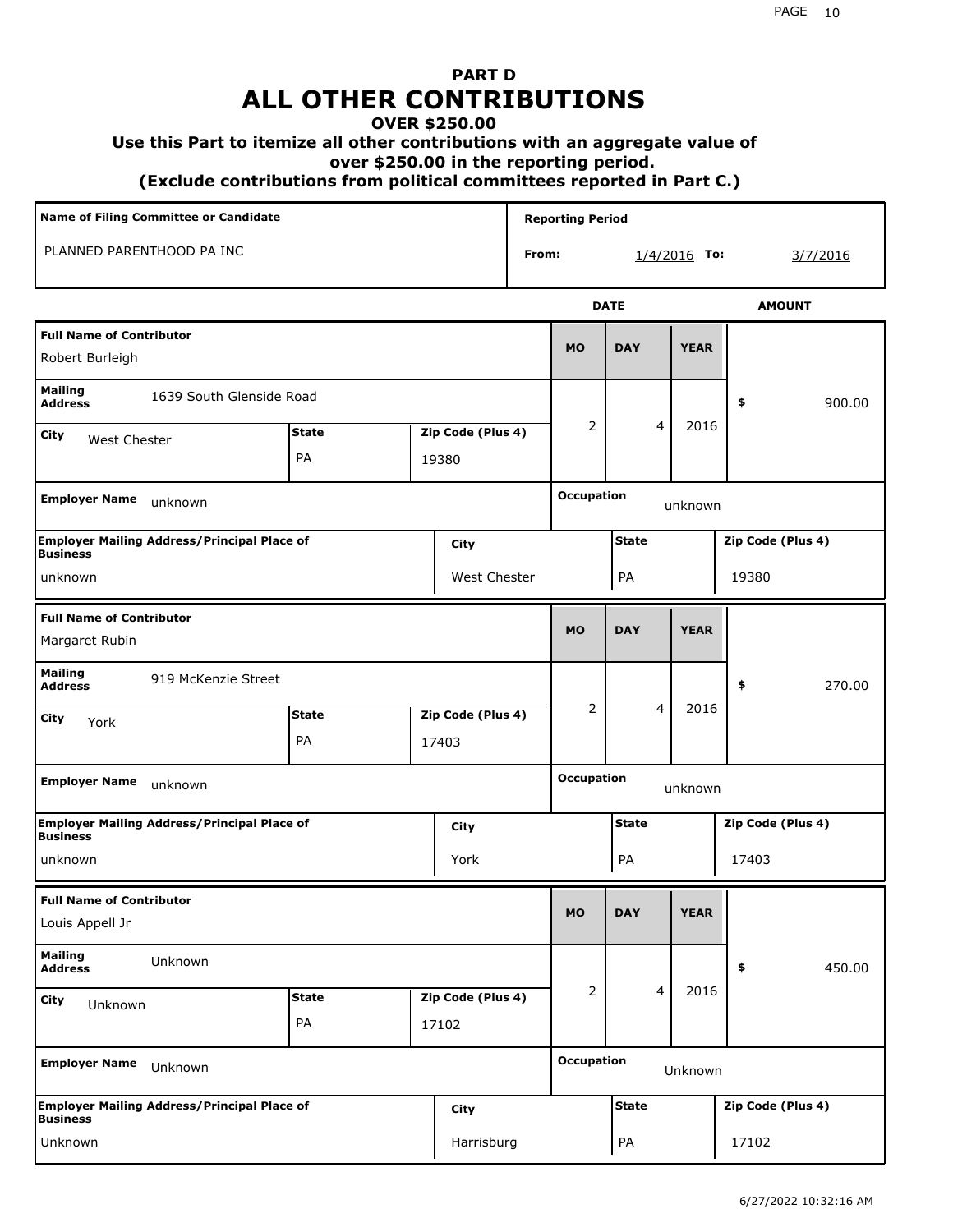| <b>Full Name of Contributor</b><br>Melissa McSwigan                           |              |  |                   |                              |                              | <b>YEAR</b> |                   |                   |  |
|-------------------------------------------------------------------------------|--------------|--|-------------------|------------------------------|------------------------------|-------------|-------------------|-------------------|--|
| <b>Mailing</b><br>4131 Bigelow Blvd<br><b>Address</b>                         |              |  |                   |                              |                              |             |                   | \$<br>675.00      |  |
| City<br>Pittsburgh                                                            | <b>State</b> |  | Zip Code (Plus 4) | $\overline{2}$               | $\overline{4}$               | 2016        |                   |                   |  |
|                                                                               | PA           |  | 15213             |                              |                              |             |                   |                   |  |
| <b>Employer Name</b><br>unknown                                               |              |  |                   |                              | <b>Occupation</b><br>unknown |             |                   |                   |  |
| <b>Employer Mailing Address/Principal Place of</b><br>City<br><b>Business</b> |              |  |                   |                              | <b>State</b>                 |             |                   | Zip Code (Plus 4) |  |
| Pittsburgh<br>unknown                                                         |              |  |                   |                              | PA                           |             |                   | 15213             |  |
| <b>Full Name of Contributor</b>                                               |              |  |                   | <b>MO</b>                    | <b>DAY</b>                   | <b>YEAR</b> |                   |                   |  |
| Carole Novak                                                                  |              |  |                   |                              |                              |             |                   |                   |  |
| <b>Mailing</b><br>1 Windrow Lane<br><b>Address</b>                            |              |  |                   |                              |                              |             |                   | \$<br>270.00      |  |
| City<br>Newtown                                                               | <b>State</b> |  | Zip Code (Plus 4) | 2                            | 4                            | 2016        |                   |                   |  |
|                                                                               | PA           |  | 18940             |                              |                              |             |                   |                   |  |
| <b>Employer Name</b><br>unknown                                               |              |  |                   | <b>Occupation</b><br>unknown |                              |             |                   |                   |  |
| Employer Mailing Address/Principal Place of<br><b>Business</b>                |              |  | City              |                              | <b>State</b>                 |             |                   | Zip Code (Plus 4) |  |
| unknown                                                                       |              |  | Newtown           |                              | PA                           |             |                   | 18940             |  |
| Enter Grand Total of Part C on Schedule I, Detailed Summary Page, Section 3.  |              |  |                   |                              |                              |             | <b>PAGE TOTAL</b> |                   |  |
|                                                                               |              |  |                   |                              |                              | \$          | 2,565.00          |                   |  |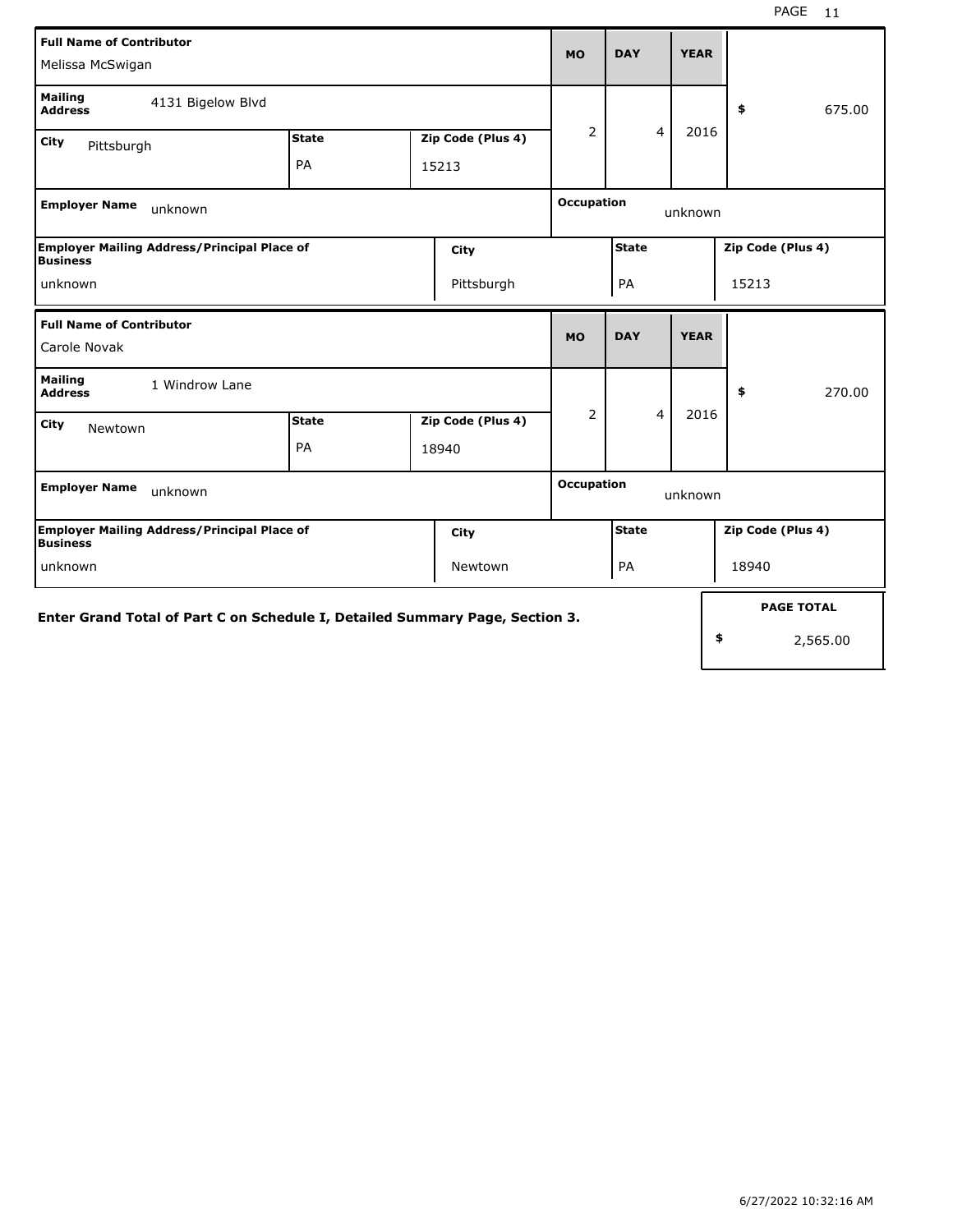## **PART E OTHER RECEIPTS**

#### **REFUNDS, INTEREST INCOME, RETURNED CHECKS, ETC.**

#### **Use this Part to report refunds received, interest earned, returned checks and**

### **prior expenditures that were returned to the filer.**

| Name of Filing Committee or Candidate                                        |              |                   |              | <b>Reporting Period</b> |             |             |    |                   |      |
|------------------------------------------------------------------------------|--------------|-------------------|--------------|-------------------------|-------------|-------------|----|-------------------|------|
|                                                                              |              |                   | From:<br>To: |                         |             |             |    |                   |      |
|                                                                              |              |                   |              |                         | <b>DATE</b> |             |    | <b>AMOUNT</b>     |      |
| <b>Full Name</b>                                                             |              |                   |              | <b>MO</b>               | <b>DAY</b>  | <b>YEAR</b> |    |                   |      |
| <b>Mailing Address</b>                                                       |              |                   |              |                         |             |             | \$ |                   | 0.00 |
| City                                                                         | <b>State</b> | Zip Code (Plus 4) |              |                         |             |             |    |                   |      |
| <b>Receipt Description</b>                                                   |              |                   |              |                         |             |             |    |                   |      |
| Enter Grand Total of Part E on Schedule I, Detailed Summary Page, Section 4. |              |                   |              |                         |             |             |    | <b>PAGE TOTAL</b> |      |
|                                                                              |              |                   |              |                         |             |             | \$ |                   | 0.00 |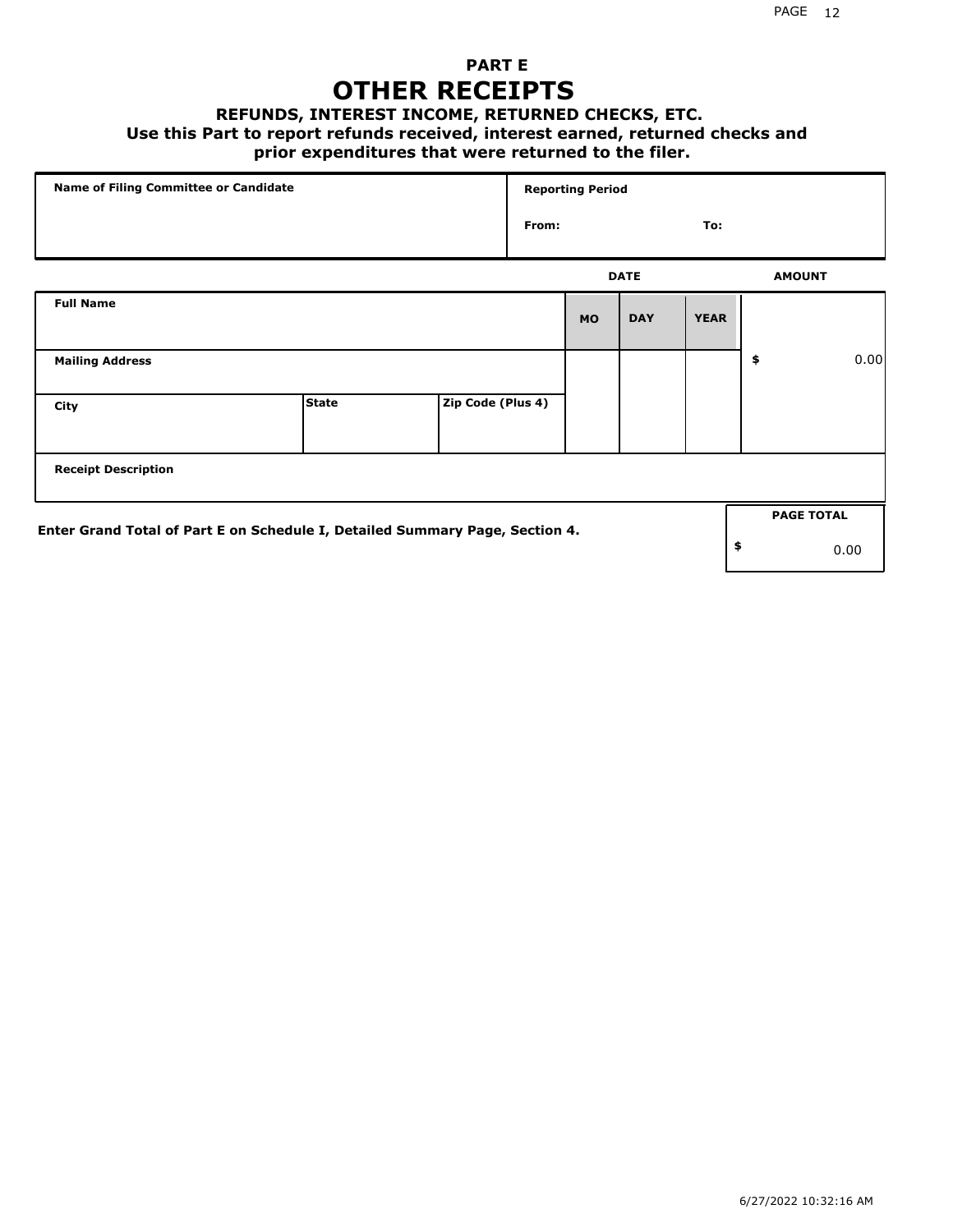#### **SCHEDULE II IN-KIND CONTRIBUTIONS AND VALUABLE THINGS RECEIVED USE THIS SCHEDULE TO REPORT ALL IN-KIND CONTRIBUTIONS OF VALUABLE THINGS**

# **DURING THE REPORTING PERIOD.**

**Detailed Summary Page**

| <b>Name of Filing Committee or Candidate</b>                                                                                                                                | <b>Reporting Period</b> |                |          |
|-----------------------------------------------------------------------------------------------------------------------------------------------------------------------------|-------------------------|----------------|----------|
| PLANNED PARENTHOOD PA INC                                                                                                                                                   | From:                   | $1/4/2016$ To: | 3/7/2016 |
| 1. UNITEMIZED IN-KIND CONTRIBUTIONS RECEIVED - VALUE OF \$50.00 OR LESS PER CONTRIBUTOR                                                                                     |                         |                |          |
| <b>TOTAL for the Reporting Period</b>                                                                                                                                       | (1)                     | \$             | 0.00     |
| 2. IN-KIND CONTRIBUTIONS RECEIVED - VALUE OF \$50.01 TO \$250.00 (FROM PART F)                                                                                              |                         |                |          |
| <b>TOTAL for the Reporting Period</b>                                                                                                                                       | (2)                     | \$             | 0.00     |
| 3. IN-KIND CONTRIBUTION RECIEVED - VALUE OVER \$250.00 (FROM PART G)                                                                                                        |                         |                |          |
| <b>TOTAL for the Reporting Period</b>                                                                                                                                       | (3)                     | \$             | 0.00     |
| TOTAL VALUE OF IN-KIND CONTRIBUTIONS DURING THIS REPORTING PERIOD (Add and enter<br>amount totals from Boxes 1,2, and 3; also enter on Page 1, Reports Cover Page, Item F.) |                         | \$             | 0.00     |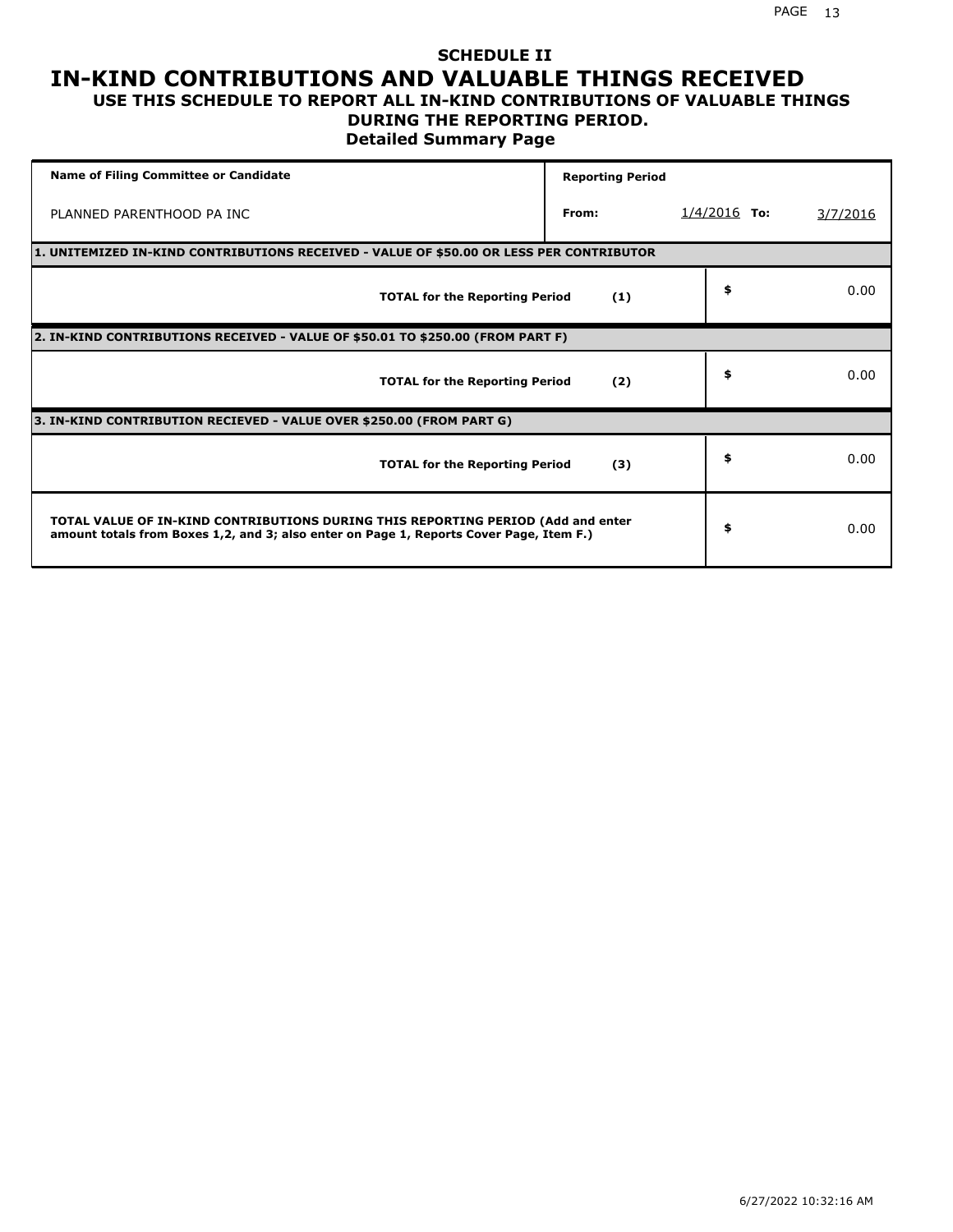## **SCHEDULE II PART F IN-KIND CONTRIBUTIONS RECEIVED**

## **VALUE OF \$50.01 TO \$250.00**

| Name of Filing Committee or Candidate                                                                         |              |                   | <b>Reporting Period</b> |             |             |     |                   |
|---------------------------------------------------------------------------------------------------------------|--------------|-------------------|-------------------------|-------------|-------------|-----|-------------------|
|                                                                                                               |              |                   | From:                   |             |             | To: |                   |
|                                                                                                               |              |                   |                         | <b>DATE</b> |             |     | <b>AMOUNT</b>     |
| <b>Full Name of Contributor</b>                                                                               |              |                   | <b>MO</b>               | <b>DAY</b>  | <b>YEAR</b> |     |                   |
| <b>Mailing Address</b>                                                                                        |              |                   |                         |             |             | \$  | 0.00              |
| City                                                                                                          | <b>State</b> | Zip Code (Plus 4) |                         |             |             |     |                   |
| <b>Description of Contribution:</b>                                                                           |              |                   |                         |             |             |     |                   |
| Enter Grand Total of Part F on Schedule II, In-Kind Contributions Detailed Summary Page,<br><b>Section 2.</b> |              |                   |                         |             |             |     | <b>PAGE TOTAL</b> |
|                                                                                                               |              |                   |                         |             | \$          |     | 0.00              |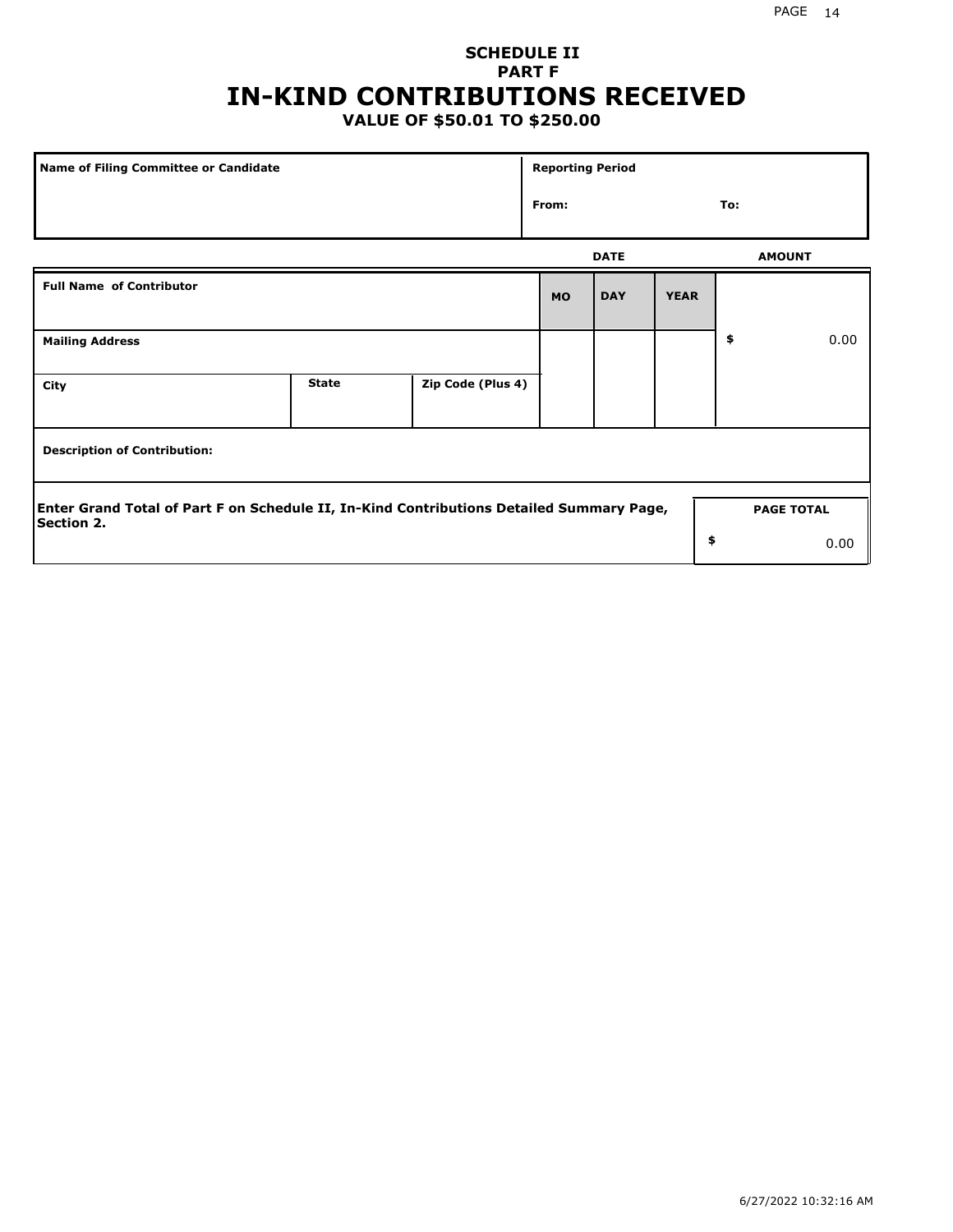### **SCHEDULE II PART G IN-KIND CONTRIBUTIONS RECEIVED VALUE OVER \$250.00**

| <b>Name of Filing Committee or Candidate</b>                          |              |             |                  | <b>Reporting Period</b> |                   |           |                      |             |    |                                    |
|-----------------------------------------------------------------------|--------------|-------------|------------------|-------------------------|-------------------|-----------|----------------------|-------------|----|------------------------------------|
|                                                                       |              |             |                  |                         | From:             |           |                      | To:         |    |                                    |
|                                                                       |              |             |                  |                         |                   |           | <b>DATE</b>          |             |    | <b>AMOUNT</b>                      |
| <b>Full Name of Contributor</b>                                       |              |             |                  |                         |                   | <b>MO</b> | <b>DAY</b>           | <b>YEAR</b> |    |                                    |
| <b>Mailing Address</b>                                                |              |             |                  |                         |                   |           |                      |             | \$ | 0.00                               |
| City                                                                  | <b>State</b> |             | Zip Code(Plus 4) |                         |                   |           |                      |             |    |                                    |
| <b>Employer of Contributor</b>                                        |              |             |                  |                         | <b>Occupation</b> |           |                      |             |    |                                    |
| <b>Employer Mailing Address/Principal Place of</b><br><b>Business</b> |              | <b>City</b> |                  | <b>State</b>            |                   | 4)        | <b>Zip Code(Plus</b> |             |    | <b>Description of Contribution</b> |

| <b>Enter Grand Total of Part G on Schedule II, In-Kind Contributions Detailed</b> |  | <b>PAGE TOTAL</b> |
|-----------------------------------------------------------------------------------|--|-------------------|
| <b>Summary Page, Section 3.</b>                                                   |  | 0.00              |
|                                                                                   |  |                   |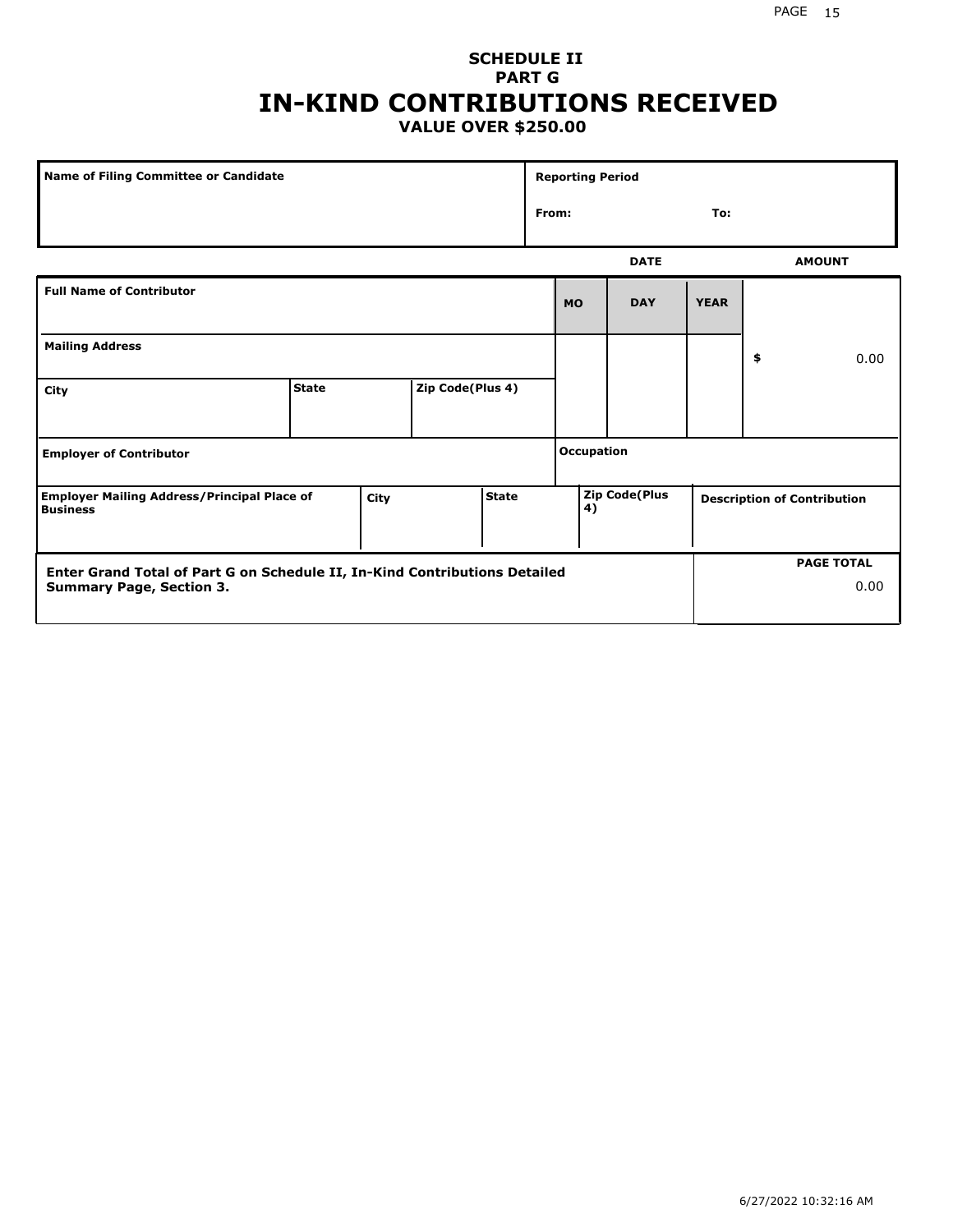# **SCHEDULE III STATEMENT OF EXPENDITURES**

| Name of Filing Committee or Candidate                                  |                    |                            |              | <b>Reporting Period</b>                                                   |             |     |               |  |
|------------------------------------------------------------------------|--------------------|----------------------------|--------------|---------------------------------------------------------------------------|-------------|-----|---------------|--|
| PLANNED PARENTHOOD PA INC                                              |                    |                            | From         |                                                                           | 1/4/2016    | To: | 3/7/2016      |  |
|                                                                        |                    |                            |              | <b>DATE</b>                                                               |             |     | <b>AMOUNT</b> |  |
| <b>To Whom Paid</b><br>Casey Droege                                    |                    |                            |              | <b>DAY</b>                                                                | <b>YEAR</b> |     |               |  |
| <b>Mailing Address</b><br>300 57th Street                              |                    |                            | 1            | 4                                                                         | 2016        | \$  | 118.75        |  |
| <b>State</b><br>Zip Code (Plus 4)<br>City<br>Pittsburgh<br>PA<br>15201 |                    |                            |              | <b>Description of Expenditure</b><br>Event Artist payment                 |             |     |               |  |
| <b>To Whom Paid</b><br><b>Becky Slemons</b>                            |                    |                            | <b>MO</b>    | <b>DAY</b>                                                                | <b>YEAR</b> |     |               |  |
| <b>Mailing Address</b><br>1015 Portland Street                         |                    |                            | $\mathbf{1}$ | 4                                                                         | 2016        | \$  | 62.50         |  |
| <b>State</b><br>Zip Code (Plus 4)<br>City<br>pittsburgh<br>PA<br>15206 |                    |                            |              | <b>Description of Expenditure</b><br>Event Artist Payment                 |             |     |               |  |
| <b>To Whom Paid</b><br>Planned Parenthood PA Advocates                 |                    |                            | <b>MO</b>    | <b>DAY</b>                                                                | <b>YEAR</b> |     |               |  |
| <b>Mailing Address</b><br>1500 N 2nd Street                            |                    |                            | $\mathbf{1}$ | 5                                                                         | 2016        | \$  | 271.19        |  |
| City<br>Harrisburg                                                     | <b>State</b><br>PA | Zip Code (Plus 4)<br>17102 |              | <b>Description of Expenditure</b><br>PAC portion of Dec office allocation |             |     |               |  |
| <b>To Whom Paid</b><br>Planned Parenthood PA Advocates                 |                    |                            | <b>MO</b>    | <b>DAY</b>                                                                | <b>YEAR</b> |     |               |  |
| <b>Mailing Address</b><br>1500 N 2nd Street                            |                    |                            | $\mathbf{1}$ | 8                                                                         | 2016        | \$  | 383.86        |  |
| City<br>Harrisburg                                                     | <b>State</b><br>PA | Zip Code (Plus 4)<br>17102 |              | <b>Description of Expenditure</b><br>PAC portion of Nov CC chg's          |             |     |               |  |
| <b>To Whom Paid</b><br>Planned Parenthood PA Advocates                 |                    |                            | <b>MO</b>    | <b>DAY</b>                                                                | <b>YEAR</b> |     |               |  |
| <b>Mailing Address</b><br>1500 N 2nd Street                            |                    |                            | 1            | 8                                                                         | 2016        | \$  | 2,340.63      |  |
| City<br>Harrisburg                                                     | <b>State</b><br>PA | Zip Code (Plus 4)<br>17102 |              | <b>Description of Expenditure</b><br>PAC portion of Dec salary            |             |     |               |  |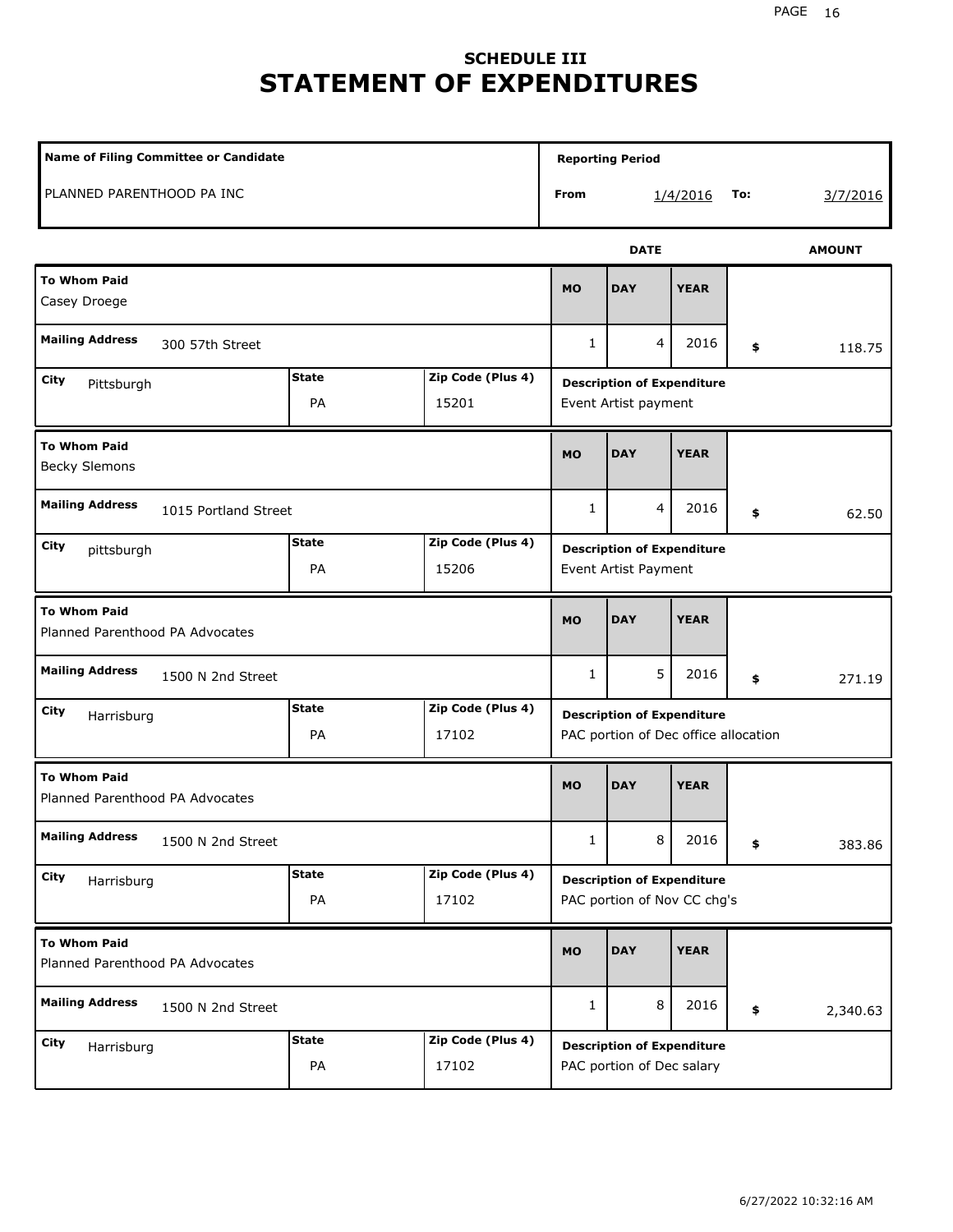| <b>To Whom Paid</b>                                    | Planned Parenthood PA Advocates |              |                   |                |                                                                           | <b>YEAR</b> |    |          |  |
|--------------------------------------------------------|---------------------------------|--------------|-------------------|----------------|---------------------------------------------------------------------------|-------------|----|----------|--|
| <b>Mailing Address</b>                                 | 1500 N 2nd Street               |              |                   | 1              | 8                                                                         | 2016        | \$ | 157.58   |  |
| City<br>Harrisburg                                     |                                 | <b>State</b> | Zip Code (Plus 4) |                | <b>Description of Expenditure</b>                                         |             |    |          |  |
| PA<br>17102                                            |                                 |              |                   |                | PAC portion of Dec CC chg's                                               |             |    |          |  |
| <b>To Whom Paid</b><br>Planned Parenthood PA Advocates |                                 |              |                   | <b>MO</b>      | <b>DAY</b>                                                                | <b>YEAR</b> |    |          |  |
| <b>Mailing Address</b>                                 | 1500 N 2nd Street               |              |                   | $\mathbf{1}$   | 15                                                                        | 2016        | \$ | 13.20    |  |
| City<br>Harrisburg                                     |                                 | <b>State</b> | Zip Code (Plus 4) |                | <b>Description of Expenditure</b>                                         |             |    |          |  |
|                                                        |                                 | PA           | 17102             |                | PAC portion of C3 list rental                                             |             |    |          |  |
| <b>To Whom Paid</b><br>Planned Parenthood PA Advocates |                                 |              |                   | <b>MO</b>      | <b>DAY</b>                                                                | <b>YEAR</b> |    |          |  |
| <b>Mailing Address</b>                                 | 1500 N 2nd Street               |              |                   | $\overline{2}$ | 3                                                                         | 2016        | \$ | 102.13   |  |
| City                                                   |                                 | <b>State</b> | Zip Code (Plus 4) |                | <b>Description of Expenditure</b>                                         |             |    |          |  |
|                                                        | Harrisburg<br>PA<br>17102       |              |                   |                | PAC portion of Jan office allocation                                      |             |    |          |  |
|                                                        |                                 |              |                   |                |                                                                           |             |    |          |  |
| <b>To Whom Paid</b><br>Planned Parenthood PA Advocates |                                 |              |                   | <b>MO</b>      | <b>DAY</b>                                                                | <b>YEAR</b> |    |          |  |
| <b>Mailing Address</b>                                 | 1500 N 2nd Street               |              |                   | $\overline{2}$ | 11                                                                        | 2016        | \$ | 175.10   |  |
| City                                                   |                                 | <b>State</b> | Zip Code (Plus 4) |                |                                                                           |             |    |          |  |
| Harrisburg                                             |                                 | PA           | 17102             |                | <b>Description of Expenditure</b><br>PAC portion of CC Chg's              |             |    |          |  |
| <b>To Whom Paid</b><br>Planned Parenthood PA Advocates |                                 |              |                   | <b>MO</b>      | <b>DAY</b>                                                                | <b>YEAR</b> |    |          |  |
| <b>Mailing Address</b>                                 | 1500 N 2nd Street               |              |                   | $\overline{2}$ | 16                                                                        | 2016        | \$ | 1,584.80 |  |
| City                                                   |                                 | <b>State</b> | Zip Code (Plus 4) |                |                                                                           |             |    |          |  |
| Harrisburg                                             |                                 | PA           | 17102             |                | <b>Description of Expenditure</b><br>PAC portion of Jan salary allocation |             |    |          |  |
| <b>To Whom Paid</b><br>Planned Parenthood PA Advocates |                                 |              |                   | <b>MO</b>      | <b>DAY</b>                                                                | <b>YEAR</b> |    |          |  |
| <b>Mailing Address</b>                                 | 1500 N 2nd Street               |              |                   | $\overline{2}$ | 16                                                                        | 2016        | \$ | 4,045.31 |  |
| City<br>Harrisburg                                     |                                 | <b>State</b> | Zip Code (Plus 4) |                | <b>Description of Expenditure</b>                                         |             |    |          |  |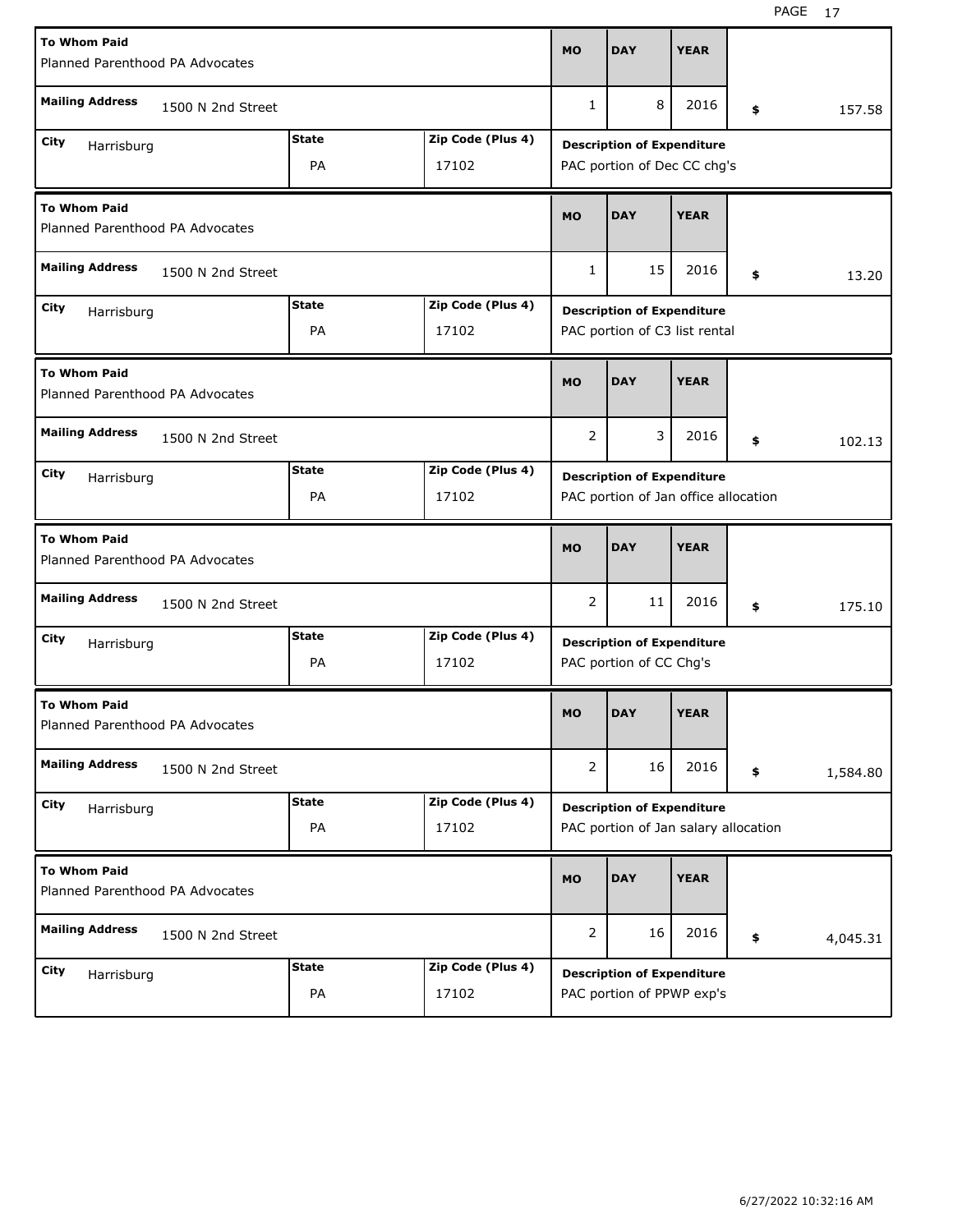| <b>To Whom Paid</b><br>Planned Parenthood PA Advocates | <b>MO</b>                         | <b>DAY</b>        | <b>YEAR</b>                       |                                   |                                   |    |          |  |  |
|--------------------------------------------------------|-----------------------------------|-------------------|-----------------------------------|-----------------------------------|-----------------------------------|----|----------|--|--|
|                                                        |                                   |                   |                                   |                                   |                                   |    |          |  |  |
| <b>Mailing Address</b><br>1500 N 2nd Street            |                                   |                   | $\overline{2}$                    | 16                                | 2016                              | \$ | 1,818.83 |  |  |
| City<br>Harrisburg                                     | <b>State</b>                      | Zip Code (Plus 4) | <b>Description of Expenditure</b> |                                   |                                   |    |          |  |  |
|                                                        | PA                                | 17102             |                                   | PAC portion of PPSP exp's         |                                   |    |          |  |  |
| <b>To Whom Paid</b><br>Planned Parenthood PA Advocates |                                   |                   |                                   | <b>DAY</b>                        | <b>YEAR</b>                       |    |          |  |  |
| <b>Mailing Address</b><br>1500 N 2nd Street            |                                   |                   |                                   | 16                                | 2016                              | \$ | 1,132.58 |  |  |
| City<br>Harrisburg                                     | <b>State</b><br>Zip Code (Plus 4) |                   |                                   |                                   | <b>Description of Expenditure</b> |    |          |  |  |
|                                                        | PA                                | 17102             |                                   | PAC portion of PPWP exp;s         |                                   |    |          |  |  |
| <b>To Whom Paid</b><br>Planned Parenthood PA Advocates |                                   |                   | <b>MO</b>                         | <b>DAY</b>                        | <b>YEAR</b>                       |    |          |  |  |
| <b>Mailing Address</b><br>1500 N 2nd Street            |                                   |                   | 2                                 | 16                                | 2016                              | \$ | 3,667.47 |  |  |
| City<br>Harrisburg                                     | <b>State</b>                      | Zip Code (Plus 4) |                                   | <b>Description of Expenditure</b> |                                   |    |          |  |  |
|                                                        | PA                                | 17102             |                                   | PAC portion of SM printing chg    |                                   |    |          |  |  |
|                                                        |                                   |                   |                                   |                                   |                                   |    |          |  |  |
| <b>To Whom Paid</b><br>Planned Parenthood PA Advocates |                                   |                   | <b>MO</b>                         | <b>DAY</b>                        | <b>YEAR</b>                       |    |          |  |  |
| <b>Mailing Address</b><br>1500 N 2nd Street            |                                   |                   | 3                                 | 3                                 | 2016                              | \$ | 102.13   |  |  |
| City                                                   | <b>State</b>                      | Zip Code (Plus 4) |                                   | <b>Description of Expenditure</b> |                                   |    |          |  |  |
| Harrisburg                                             | PA                                | 17102             |                                   | PAC portion of office allocation  |                                   |    |          |  |  |
| <b>To Whom Paid</b><br>Friends of Mary Jo Daly         |                                   |                   | <b>MO</b>                         | <b>DAY</b>                        | <b>YEAR</b>                       |    |          |  |  |
| <b>Mailing Address</b><br>PO Box 752                   |                                   |                   | 3                                 | 4                                 | 2016                              | \$ | 250.00   |  |  |
| City<br>Conshohocken                                   | <b>State</b>                      | Zip Code (Plus 4) |                                   | <b>Description of Expenditure</b> |                                   |    |          |  |  |
|                                                        | PA                                | 19428             | Donation                          |                                   |                                   |    |          |  |  |
| <b>To Whom Paid</b><br>Capital Support Service         |                                   |                   | <b>MO</b>                         | <b>DAY</b>                        | <b>YEAR</b>                       |    |          |  |  |
| <b>Mailing Address</b><br>300 N 2nd Street             |                                   |                   | 2                                 | 29                                | 2016                              | \$ | 324.15   |  |  |
| <b>City</b><br>Harrisburg                              | <b>State</b>                      | Zip Code (Plus 4) |                                   | <b>Description of Expenditure</b> |                                   |    |          |  |  |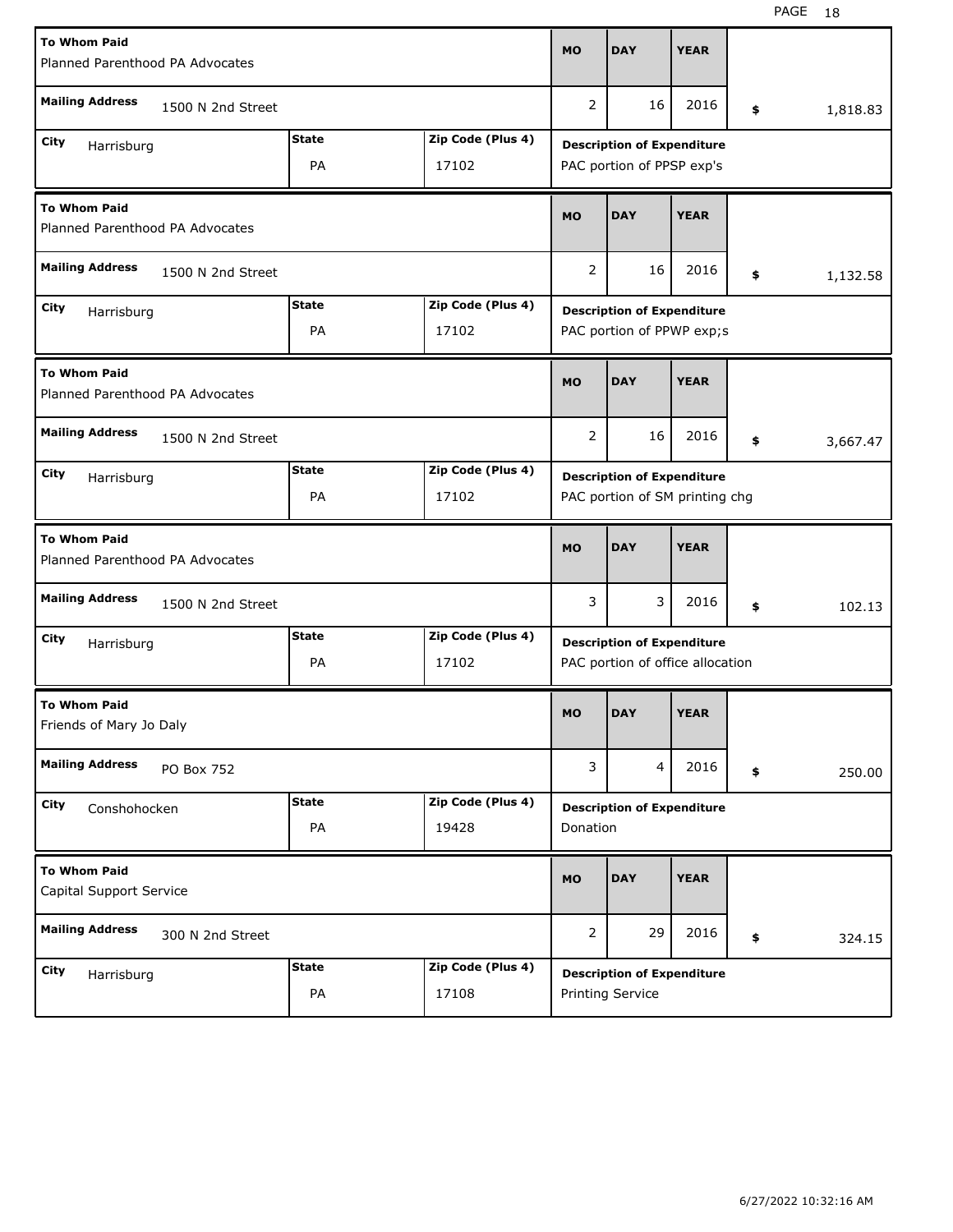| <b>To Whom Paid</b><br><b>SPB Strategies</b>            |                           |              |                   |                       | <b>DAY</b>                                                | <b>YEAR</b> |                |
|---------------------------------------------------------|---------------------------|--------------|-------------------|-----------------------|-----------------------------------------------------------|-------------|----------------|
| <b>Mailing Address</b>                                  | 344 West Penn Place       |              |                   | 2                     | 23                                                        | 2016        | \$<br>2,000.00 |
| City<br>Pittsburgh                                      |                           | <b>State</b> | Zip Code (Plus 4) |                       | <b>Description of Expenditure</b>                         |             |                |
|                                                         |                           | PA           | 15224             |                       | Consulting Service                                        |             |                |
| <b>To Whom Paid</b><br>Friends of Chuck McIlhinney      |                           |              |                   |                       | <b>DAY</b>                                                | <b>YEAR</b> |                |
| <b>Mailing Address</b><br>PO Box 2014                   |                           |              |                   | 2                     | 11                                                        | 2016        | \$<br>250.00   |
| <b>State</b><br>Zip Code (Plus 4)<br>City<br>Doylestown |                           |              |                   |                       | <b>Description of Expenditure</b>                         |             |                |
|                                                         |                           | PA           | 18901             | Donation              |                                                           |             |                |
| <b>To Whom Paid</b><br>T alia Ramo                      |                           |              |                   |                       | <b>DAY</b>                                                | <b>YEAR</b> |                |
| <b>Mailing Address</b>                                  | 1514 N 2nd Street         |              |                   | $\overline{2}$        | 10                                                        | 2016        | \$<br>33.35    |
| City<br>harrisburg                                      |                           | <b>State</b> | Zip Code (Plus 4) |                       | <b>Description of Expenditure</b>                         |             |                |
|                                                         |                           | PA           | 17102             |                       | Expense Reimbursement                                     |             |                |
| <b>To Whom Paid</b><br>T alia Ramo                      |                           |              |                   | <b>MO</b>             | <b>DAY</b>                                                | <b>YEAR</b> |                |
| <b>Mailing Address</b>                                  | 1514 N 2nd Street         |              |                   | 2                     | 9                                                         | 2016        | \$<br>20.40    |
| City                                                    |                           |              |                   |                       |                                                           |             |                |
|                                                         | harrisburg<br>PA<br>17102 |              |                   |                       | <b>Description of Expenditure</b>                         |             |                |
|                                                         |                           | <b>State</b> | Zip Code (Plus 4) |                       | Expense Reimbursement                                     |             |                |
| <b>To Whom Paid</b><br>T alia Ramo                      |                           |              |                   | <b>MO</b>             | <b>DAY</b>                                                | <b>YEAR</b> |                |
| <b>Mailing Address</b>                                  | 1514 N 2nd Street         |              |                   | $\mathbf{2}^{\prime}$ | 3                                                         | 2016        | \$<br>98.67    |
| City                                                    |                           | <b>State</b> | Zip Code (Plus 4) |                       | <b>Description of Expenditure</b>                         |             |                |
| harrisburg                                              |                           | PA           | 17102             |                       | Expense Reimbursement                                     |             |                |
| <b>To Whom Paid</b><br>Penny Mateer                     |                           |              |                   | MO                    | <b>DAY</b>                                                | <b>YEAR</b> |                |
| <b>Mailing Address</b>                                  | 5417 Bartlett Street      |              |                   | $\overline{2}$        | $\overline{2}$                                            | 2016        | \$<br>31.25    |
| City                                                    |                           | <b>State</b> | Zip Code (Plus 4) |                       |                                                           |             |                |
| Pittsburgh                                              |                           | PA           | 15217             |                       | <b>Description of Expenditure</b><br>Event Artist Payment |             |                |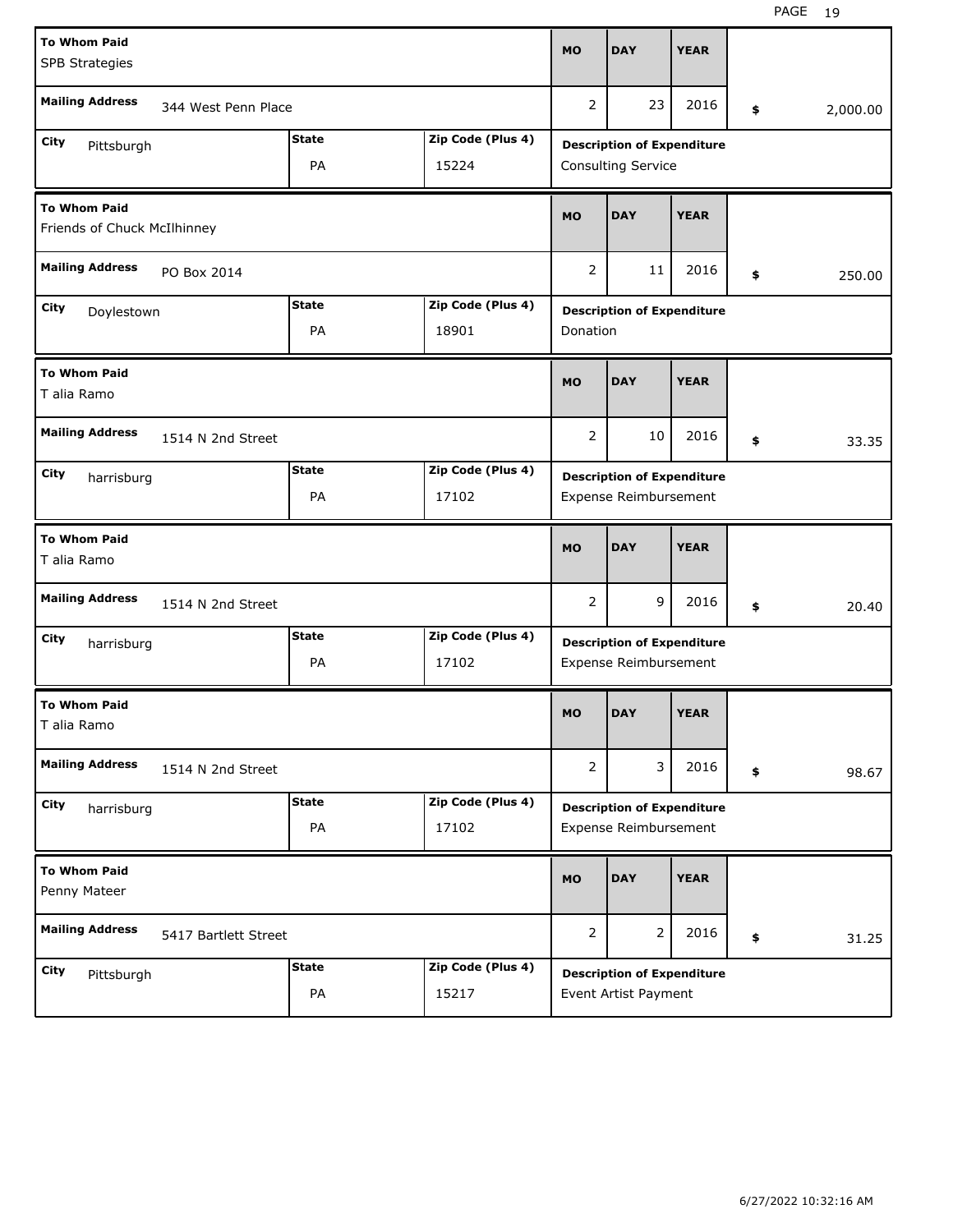| <b>To Whom Paid</b><br>Unitarian Universalist Cong of York |                      |              |                   | <b>MO</b>                         | <b>DAY</b>                                                | <b>YEAR</b> |    |        |  |
|------------------------------------------------------------|----------------------|--------------|-------------------|-----------------------------------|-----------------------------------------------------------|-------------|----|--------|--|
| <b>Mailing Address</b>                                     | 925 S. George Street |              |                   | 2                                 | 1                                                         | 2016        | \$ | 150.00 |  |
| City<br>York                                               |                      | <b>State</b> | Zip Code (Plus 4) |                                   | <b>Description of Expenditure</b>                         |             |    |        |  |
|                                                            |                      | PA           | 17403             |                                   | Security Deposit for event                                |             |    |        |  |
| <b>To Whom Paid</b><br>Unitarian Universalist Cong of York |                      |              |                   |                                   | <b>DAY</b>                                                | <b>YEAR</b> |    |        |  |
| <b>Mailing Address</b><br>925 S. George Street             |                      |              |                   |                                   | $\mathbf{1}$                                              | 2016        | \$ | 70.00  |  |
| <b>State</b><br>Zip Code (Plus 4)<br>City<br>York          |                      |              |                   |                                   | <b>Description of Expenditure</b>                         |             |    |        |  |
|                                                            |                      | PA           | 17403             |                                   | Rental Deposit                                            |             |    |        |  |
| <b>To Whom Paid</b><br>Maritza Mosquera                    |                      |              |                   | <b>MO</b>                         | <b>DAY</b>                                                | <b>YEAR</b> |    |        |  |
| <b>Mailing Address</b>                                     | 6113 Jackson Street  |              |                   | $\mathbf{1}$                      | 25                                                        | 2016        | \$ | 50.00  |  |
| City<br>Pittsburgh                                         |                      | <b>State</b> | Zip Code (Plus 4) | <b>Description of Expenditure</b> |                                                           |             |    |        |  |
|                                                            |                      | PA           | 15206             |                                   | Event Artist Payment                                      |             |    |        |  |
| <b>To Whom Paid</b><br>Friends of Patty Kim                |                      |              |                   | <b>MO</b>                         | <b>DAY</b>                                                | <b>YEAR</b> |    |        |  |
| <b>Mailing Address</b>                                     | 4424 Rathlin Court   |              |                   | 1                                 | 21                                                        | 2016        | \$ | 250.00 |  |
| City<br>Harrisburg                                         |                      | <b>State</b> | Zip Code (Plus 4) |                                   | <b>Description of Expenditure</b>                         |             |    |        |  |
|                                                            |                      | PA           | 17112             | Donation                          |                                                           |             |    |        |  |
| <b>To Whom Paid</b><br>CSA Pittsburgh                      |                      |              |                   | MO                                | <b>DAY</b>                                                | <b>YEAR</b> |    |        |  |
| <b>Mailing Address</b>                                     | 300 57th Street      |              |                   | $\mathbf{1}$                      | 15                                                        | 2016        | \$ | 18.75  |  |
| City<br>Pittsburgh                                         |                      | <b>State</b> | Zip Code (Plus 4) |                                   | <b>Description of Expenditure</b>                         |             |    |        |  |
|                                                            |                      | PA           | 15201             |                                   | Event Artist Payment                                      |             |    |        |  |
| <b>To Whom Paid</b><br>Carole Brode                        |                      |              |                   | <b>MO</b>                         | <b>DAY</b>                                                | <b>YEAR</b> |    |        |  |
| <b>Mailing Address</b><br>1000 Small Road                  |                      |              |                   | 1                                 | 13                                                        | 2016        | \$ | 93.75  |  |
|                                                            |                      |              |                   |                                   |                                                           |             |    |        |  |
| City                                                       |                      | <b>State</b> | Zip Code (Plus 4) |                                   |                                                           |             |    |        |  |
| Jeannette                                                  |                      | PA           | 15644             |                                   | <b>Description of Expenditure</b><br>Evetn Artist payment |             |    |        |  |